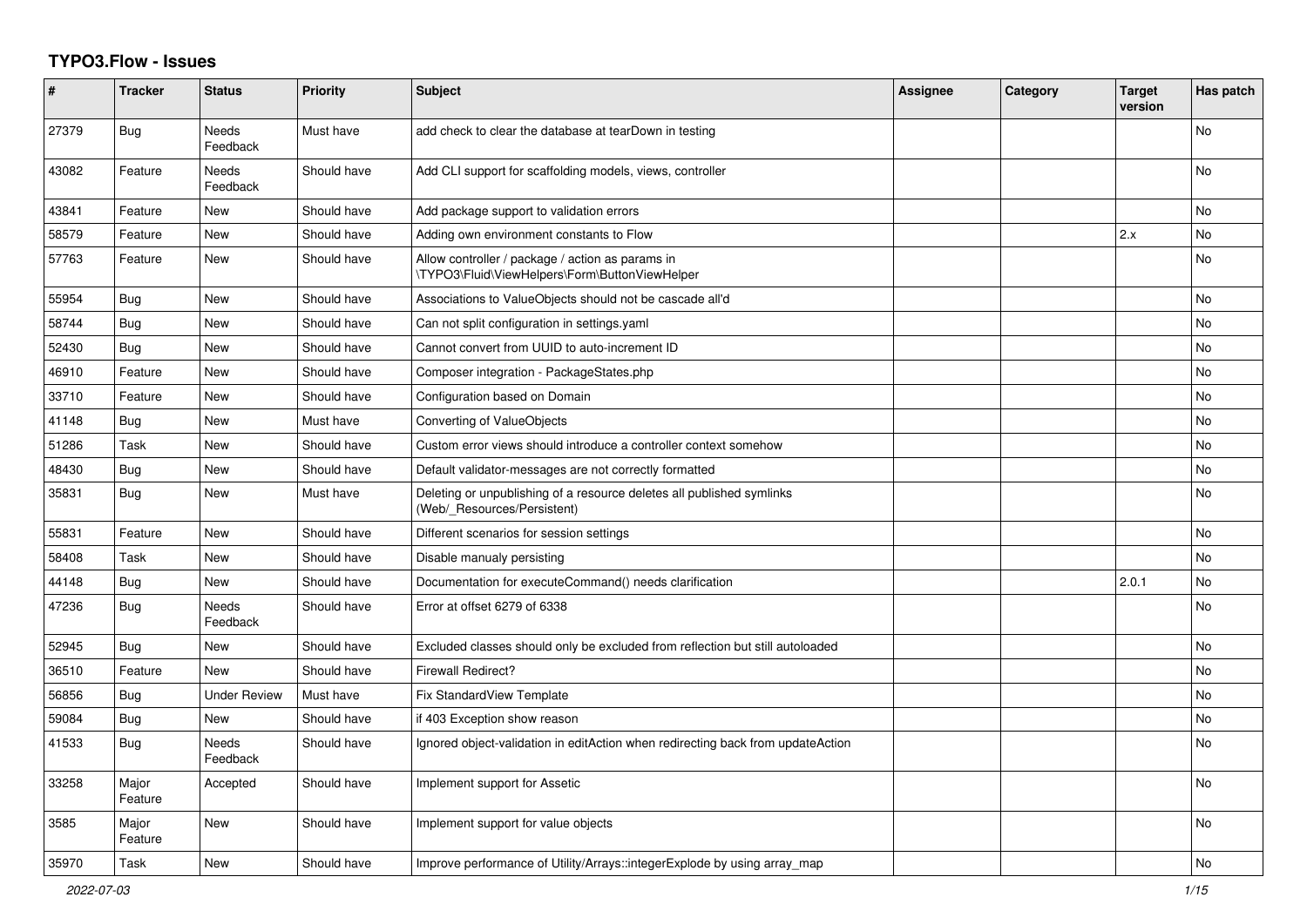| #     | <b>Tracker</b> | <b>Status</b>            | <b>Priority</b> | <b>Subject</b>                                                                            | <b>Assignee</b> | Category | <b>Target</b><br>version | Has patch |
|-------|----------------|--------------------------|-----------------|-------------------------------------------------------------------------------------------|-----------------|----------|--------------------------|-----------|
| 51530 | Task           | <b>New</b>               | Should have     | Improve speed of Files::readDirectoryRecursively using RecursiveDirectoryIterator?        |                 |          |                          | No        |
| 33293 | <b>Bug</b>     | New                      | Should have     | Injection to private variable results in injection of the the wrong class                 |                 |          |                          | No        |
| 34404 | <b>Bug</b>     | New                      | Should have     | JsonView transformObject does not respect_descendAll configuration                        |                 |          |                          | No        |
| 50869 | <b>Bug</b>     | <b>New</b>               | Could have      | key() invoked on object                                                                   |                 |          |                          | <b>No</b> |
| 32294 | Feature        | New                      | Should have     | Lazy initialization of loggers                                                            |                 |          |                          | No        |
| 44123 | Feature        | <b>New</b>               | Should have     | Make the "Flow requires the PHP setting "date.timezone"" error more beautiful             |                 |          |                          | <b>No</b> |
| 59244 | Feature        | New                      | Should have     | Message or Container needs context                                                        |                 |          |                          | No        |
| 48296 | Task           | <b>Needs</b><br>Feedback | Should have     | Missing method in ExceptionHandlerInterface                                               |                 |          |                          | No        |
| 54451 | Bug            | New                      | Must have       | No functionality at Apache environments with suexec                                       |                 |          |                          | <b>No</b> |
| 49372 | <b>Bug</b>     | New                      | Should have     | ObjectConverter ignores implemented interface when mapping subtype                        |                 |          |                          | No        |
| 56036 | Feature        | <b>New</b>               | Should have     | Optimize autoloading                                                                      |                 |          |                          | No        |
| 56486 | Feature        | New                      | Should have     | Optimize the ObjectManager for performance                                                |                 |          |                          | No        |
| 45386 | <b>Bug</b>     | <b>New</b>               | Could have      | Package::buildArrayOfClassFiles tries to determine class names from file paths            |                 |          |                          | <b>No</b> |
| 54549 | Bug            | New                      | Must have       | PackageManager::createPackage is incompatible to PackageManagerInterface                  |                 |          |                          | No        |
| 56601 | <b>Bug</b>     | <b>Under Review</b>      | Must have       | PersistenceManager wrong handling of ORM\ld                                               |                 |          |                          | No        |
| 45669 | <b>Bug</b>     | <b>New</b>               | Should have     | PersistentObjectConverter does not convert ValueObjects by _identity                      |                 |          |                          | No        |
| 31484 | Feature        | Needs<br>Feedback        | Could have      | possibility to modify inner workings of proxy class builder                               |                 |          |                          | No        |
| 50342 | Bug            | New                      | Could have      | PropertyMapper: Use of interface method before implementation check                       |                 |          |                          | No        |
| 52590 | Feature        | New                      | Should have     | Provide a way to get the Doctrine QueryBuilder                                            |                 |          |                          | No        |
| 29258 | Feature        | Needs<br>Feedback        | Should have     | Provide a way to override classes by environment                                          |                 |          |                          | No        |
| 29476 | Feature        | New                      | Should have     | Provider rendering time and query count for request                                       |                 |          |                          |           |
| 36634 | Bug            | New                      | Should have     | Reconstituted entities do not have their properties set when initializeObject() is called |                 |          |                          | <b>No</b> |
| 36633 | <b>Bug</b>     | New                      | Should have     | Reconstituted entities should not have the FLOW3_Persistence_clone property set           |                 |          |                          | No        |
| 43947 | <b>Bug</b>     | New                      | Should have     | Redirect to login after Session timeout                                                   |                 |          |                          | No        |
| 36509 | Feature        | New                      | Should have     | redirectToUri to an uri with acl forces a 403 because of missing csrf token.              |                 |          |                          | No        |
| 45272 | <b>Bug</b>     | New                      | Should have     | Related Value Objects get deleted by default cascading                                    |                 |          |                          | No        |
| 48429 | Bug            | New                      | Should have     | Remove- and update-actions on repository are not persisted                                |                 |          |                          | No        |
| 58996 | <b>Bug</b>     | New                      | Should have     | ResourceManager adding to persistence                                                     |                 |          |                          | No        |
| 62009 | <b>Bug</b>     | New                      | Should have     | Rewrite URI Filename could be empty                                                       |                 |          |                          |           |
| 55958 | Task           | New                      | Should have     | RFC: Use PHP 5.4 closure features for direct ObjectAccess                                 |                 |          |                          | No        |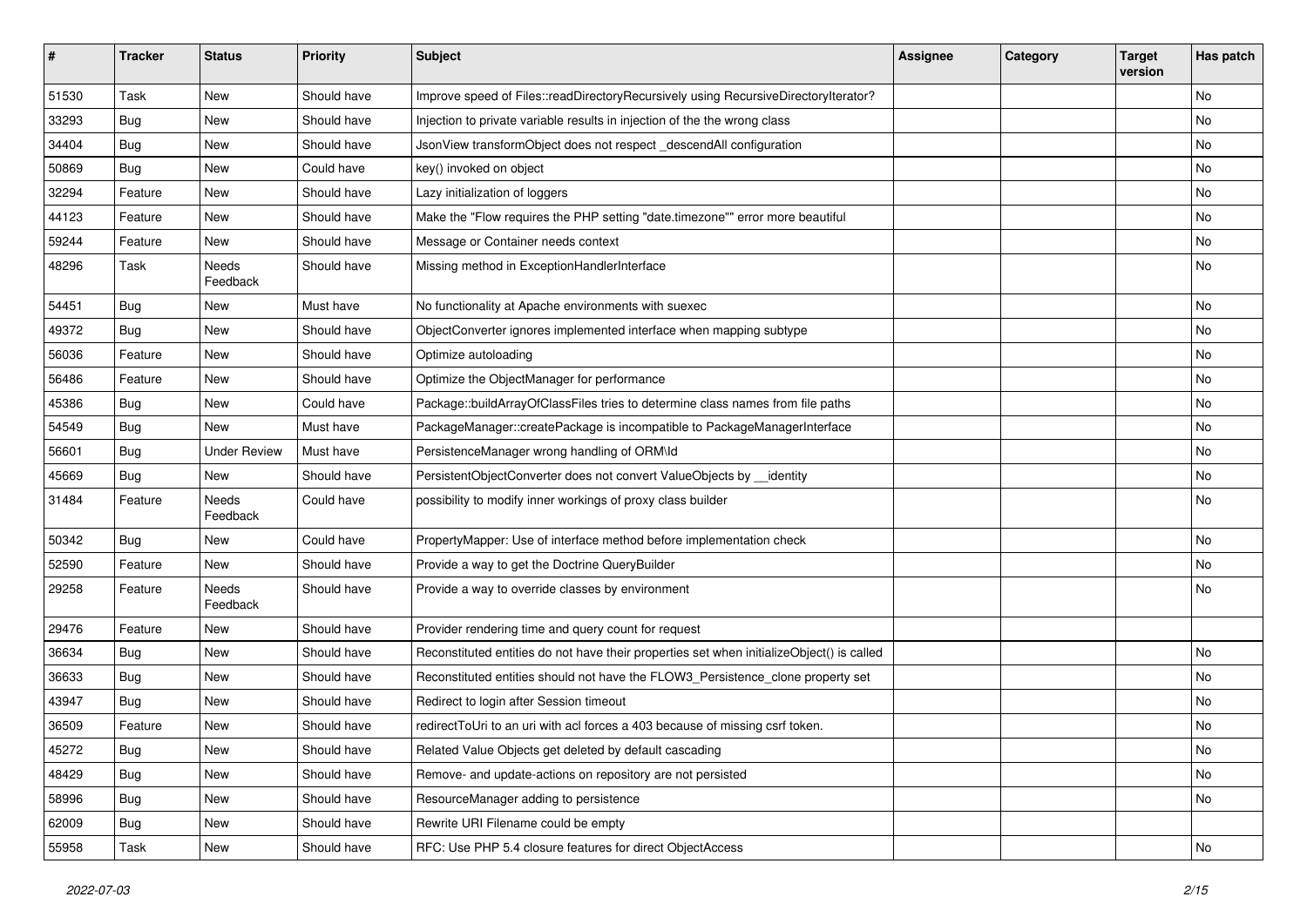| ∦     | <b>Tracker</b> | <b>Status</b>       | <b>Priority</b> | <b>Subject</b>                                                                                             | <b>Assignee</b> | Category                  | <b>Target</b><br>version | Has patch |
|-------|----------------|---------------------|-----------------|------------------------------------------------------------------------------------------------------------|-----------------|---------------------------|--------------------------|-----------|
| 49423 | Bug            | New                 | Must have       | Role name and packageKey are not accessible                                                                |                 |                           |                          | No        |
| 46073 | Bug            | <b>Under Review</b> | Should have     | Scripts::executeCommand must be usable outsite of TYPO3.Flow                                               |                 |                           |                          | No        |
| 8981  | Feature        | New                 | Could have      | Security/Performance: Provide Webserver Configuration file for common webservers -<br>do not use .htaccess |                 |                           |                          |           |
| 38216 | Bug            | Needs<br>Feedback   | Should have     | Static method calls in reflected classes refer to _Original class                                          |                 |                           |                          | <b>No</b> |
| 11039 | Bug            | Needs<br>Feedback   | Must have       | Static object container injects properties to result of factory object                                     |                 |                           |                          | No        |
| 56744 | Feature        | New                 | Must have       | stay logged in                                                                                             |                 |                           |                          | <b>No</b> |
| 55719 | Feature        | <b>New</b>          | Could have      | Support additional Resource Folders                                                                        |                 |                           |                          | No        |
| 49011 | <b>Bug</b>     | <b>Under Review</b> | Should have     | Support executing TYPO3. Flow inside a PHAR                                                                |                 |                           |                          | No        |
| 56556 | Feature        | <b>New</b>          | Should have     | support hasProperty and isProperty                                                                         |                 |                           |                          | No        |
| 48657 | Feature        | <b>Under Review</b> | Should have     | support HTTP RANGE                                                                                         |                 |                           |                          | No        |
| 30258 | Feature        | <b>New</b>          | Should have     | Support optional package dependencies                                                                      |                 |                           |                          |           |
| 52280 | Task           | <b>Under Review</b> | Should have     | Throw Exception if there is an array in PSR-0 autoload                                                     |                 |                           |                          | Yes       |
| 59747 | <b>Bug</b>     | New                 | Should have     | TYPO3\Flow\Error\Exception thrown in file ErrorHandler.php                                                 |                 |                           |                          | No        |
| 43572 | Feature        | New                 | Should have     | Uri should support manipulation of query arguments                                                         |                 |                           |                          | No        |
| 59357 | Bug            | New                 | Should have     | Using the PackageManager directly instead of the Interface results in unexpected<br>behavior               |                 |                           |                          | No        |
| 64842 | Feature        | <b>New</b>          | Could have      | Validation of Property should also happen before Property Mapping.                                         |                 |                           |                          | No        |
| 57796 | Bug            | New                 | Should have     | XLIFF Fails if $id ==$ nodedata                                                                            |                 |                           |                          | No        |
| 27561 | Task           | Accepted            | Could have      | Complete documentation                                                                                     |                 | Documentation -           |                          | <b>No</b> |
| 42465 | Task           | New                 | Should have     | Document i18n settings                                                                                     |                 | Documentation -           | 2.0.1                    | No        |
| 58975 | <b>Bug</b>     | New                 | Must have       | Fix command for Linux in Qucikstart documentation                                                          |                 | Documentation -           |                          | No        |
| 46120 | Bug            | New                 | Must have       | Important step missing in the installation chapter                                                         |                 | Documentation -           |                          | No        |
| 57972 | <b>Bug</b>     | New                 | Should have     | Missing @ManyToOne in example for resource                                                                 |                 | Documentation -           |                          | No        |
| 29202 | Task           | New                 | Should have     | Provide a Cherokee Server Configuration for FLOW3                                                          |                 | Documentation -           |                          |           |
| 31339 | Task           | On Hold             | Could have      | Search                                                                                                     |                 | Documentation -           |                          | No        |
| 39414 | <b>Bug</b>     | New                 | Should have     | Security Documentation                                                                                     |                 | - Documentation -         |                          | N0        |
| 45623 | <b>Bug</b>     | New                 | Should have     | SQL error when calling TYPO3.Blog Setup controller                                                         |                 | Documentation -           |                          | No        |
| 45249 | <b>Bug</b>     | New                 | Must have       | Update composer project-create command listing                                                             |                 | Documentation -           |                          | No        |
| 40854 | Task           | New                 | Must have       | Update security documentation (authentication in 1.2)                                                      |                 | - Documentation -         | 2.0.1                    | No        |
| 48873 | <b>Bug</b>     | New                 | Should have     | Error when calling resourceManager->deleteResource on unpublished Resource                                 |                 | Error Handler<br>Report - |                          | No        |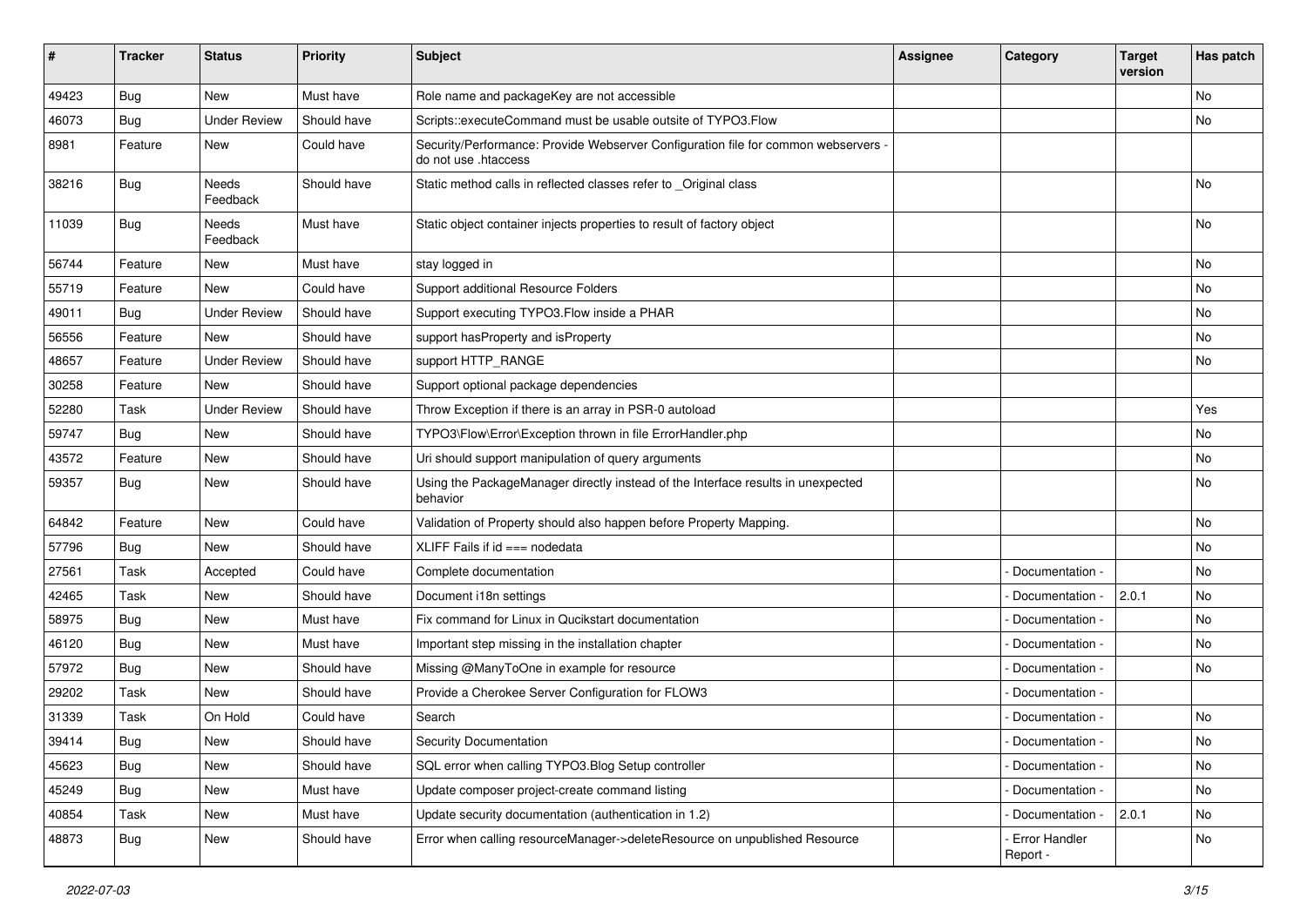| #     | Tracker    | <b>Status</b> | <b>Priority</b> | <b>Subject</b>                                                                                                                         | <b>Assignee</b> | Category                         | <b>Target</b><br>version | Has patch |
|-------|------------|---------------|-----------------|----------------------------------------------------------------------------------------------------------------------------------------|-----------------|----------------------------------|--------------------------|-----------|
| 58894 | Bug        | New           | Must have       | MySQL max key length exceeded during Neos setup                                                                                        |                 | <b>Error Handler</b><br>Report - | 2.x                      | No        |
| 59878 | <b>Bug</b> | New           | Must have       | TYPO3\Flow\Core\Booting\Exception\SubProcessException thrown in file Scripts.php                                                       |                 | <b>Error Handler</b><br>Report - | 1.1.1                    | No        |
| 54381 | Bug        | New           | -- undefined -- | TYPO3\Flow\Core\Booting\Exception\SubProcessException thrown in file Scripts.php                                                       |                 | Error Handler<br>Report -        |                          | No        |
| 53851 | Bug        | New           | -- undefined -- | TYPO3\Flow\Core\Booting\Exception\SubProcessException thrown in file Scripts.php                                                       |                 | <b>Error Handler</b><br>Report - |                          | <b>No</b> |
| 59140 | <b>Bug</b> | <b>New</b>    | -- undefined -- | TYPO3\Flow\Error\Exception thrown in file ErrorHandler.php                                                                             |                 | <b>Error Handler</b><br>Report - |                          | No        |
| 59049 | <b>Bug</b> | New           | Should have     | TYPO3\Flow\Error\Exception thrown in file ErrorHandler.php                                                                             |                 | <b>Error Handler</b><br>Report - |                          | <b>No</b> |
| 52005 | <b>Bug</b> | New           | Could have      | TYPO3\Flow\Error\Exception thrown in file ErrorHandler.php                                                                             |                 | - Error Handler<br>Report -      |                          | <b>No</b> |
| 51704 | Bug        | New           | -- undefined -- | TYPO3\Flow\Error\Exception thrown in file ErrorHandler.php                                                                             |                 | <b>Error Handler</b><br>Report - |                          | No        |
| 49801 | Bug        | New           | -- undefined -- | TYPO3\Flow\Security\Exception\AccessDeniedException thrown in file<br>TYPO3 Flow Security Authorization AccessDecisionVoterManager.php |                 | - Error Handler<br>Report -      |                          | No        |
| 3755  | Task       | New           | Must have       | Concurrency stress testing and cache mechanism                                                                                         |                 | - Testing -                      |                          |           |
| 37831 | Task       | New           | Could have      | Evaluate using PHP 5.4's internal web server for Functional Testing                                                                    |                 | - Testing -                      |                          | <b>No</b> |
| 37473 | <b>Bug</b> | New           | Must have       | Subsequent Exceptions related to Doctrine Entity Manager makes it snap shut                                                            |                 | - Testing -                      |                          | No        |
| 51489 | Bug        | New           | -- undefined -- | Doctrine\Common\Annotations\AnnotationException thrown in file<br>AnnotationException.php                                              |                 | Annotations                      |                          | <b>No</b> |
| 47404 | Feature    | New           | Could have      | Add getters and setters methods for introduced properties                                                                              |                 | <b>AOP</b>                       |                          | <b>No</b> |
| 37571 | Bug        | New           | Must have       | Inherited proxies fail when implementing clone                                                                                         |                 | <b>AOP</b>                       |                          | No        |
| 27045 | <b>Bug</b> | New           | Should have     | Introduced properties are not available in the reflection service during a compile run                                                 |                 | <b>AOP</b>                       |                          |           |
| 55957 | Task       | New           | Should have     | RFC: Optimize AOP proxies                                                                                                              |                 | <b>AOP</b>                       |                          | No        |
| 58153 | <b>Bug</b> | <b>New</b>    | Should have     | Session - Scope, Property with interface annotation fails at wakeup                                                                    |                 | <b>AOP</b>                       | 2.1                      | <b>No</b> |
| 46216 | Feature    | New           | Should have     | Add wincache cache backend                                                                                                             |                 | Cache                            |                          | No        |
| 46816 | Feature    | New           | Should have     | Add xcache cache backend                                                                                                               |                 | Cache                            |                          | No        |
| 1785  | Feature    | New           | Must have       | Automatic garbage collection for expired cache entries                                                                                 |                 | Cache                            |                          |           |
| 54446 | Bug        | New           | Should have     | Cache filebackend 'include_once'                                                                                                       |                 | Cache                            |                          | No        |
| 46823 | Task       | Accepted      | Should have     | Detect APC and APCu correctly                                                                                                          |                 | Cache                            |                          | No        |
| 46318 | Feature    | New           | Should have     | [caching framework] Extend cache interface to handle multiple entries                                                                  |                 | Cache                            |                          | No        |
| 55199 | Feature    | New           | Should have     | Avoid Buffering of Shell output                                                                                                        |                 | Cli                              |                          | No        |
| 35709 | Task       | New           | Should have     | Implement global Command aliases                                                                                                       |                 | Cli                              |                          | No        |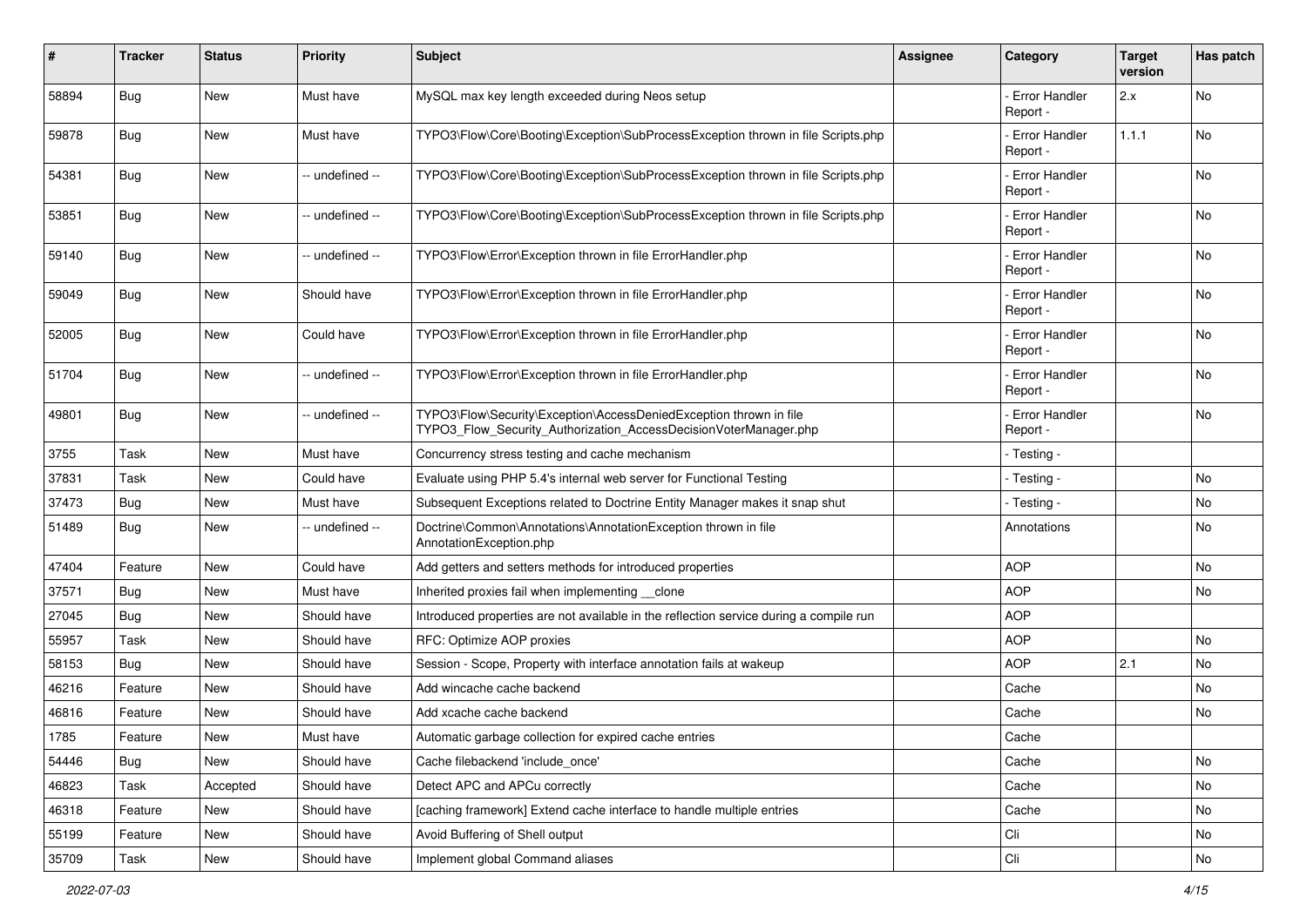| #     | <b>Tracker</b>   | <b>Status</b>       | <b>Priority</b> | <b>Subject</b>                                                                                         | <b>Assignee</b> | Category      | <b>Target</b><br>version | Has patch |
|-------|------------------|---------------------|-----------------|--------------------------------------------------------------------------------------------------------|-----------------|---------------|--------------------------|-----------|
| 50382 | Task             | New                 | Should have     | Impossible to use arguments in CLI that are added by overriding<br>initializeCommandMethodArguments()  |                 | Command       |                          | No        |
| 33069 | Task             | New                 | Should have     | Make command output sparse, implement generic verbose switch                                           |                 | Command       |                          | No        |
| 45041 | Bug              | <b>New</b>          | Must have       | Set file permissions doesnt work                                                                       |                 | Command       | 2.0.1                    | No        |
| 33465 | Bug              | New                 | Should have     | Some vital commands to recover the system fail when recovery is needed                                 |                 | Command       |                          | No        |
| 60095 | Feature          | <b>Under Review</b> | Should have     | LockManager's LockHoldingStackPage should be configurable                                              |                 | Configuration |                          | No.       |
| 8464  | Feature          | New                 | Should have     | Write settings using the ConfigurationManager                                                          |                 | Configuration |                          | No        |
| 39088 | Feature          | New                 | Should have     | Add a sgnalslot before compilation                                                                     |                 | Core          |                          | No        |
| 33049 | Feature          | New                 | Could have      | Allow configuration of context without environment variable (needed for IIS)                           |                 | Core          |                          | No        |
| 42520 | Bug              | New                 | Must have       | Cache must be flushed globally for package state changes                                               |                 | Core          |                          | No        |
| 52909 | Bug              | New                 | Should have     | Class Loader fallback to non-proxy hides fatal errors                                                  |                 | Core          |                          | No.       |
| 58622 | Feature          | New                 | Must have       | Clearer Exception: Array to string conversion                                                          |                 | Core          |                          | No        |
| 51312 | <b>Bug</b>       | New                 | Should have     | Default php error handler generates warning (when loading<br>TYPO3\Flow\Error\Exception class)         |                 | Core          | 2.0                      | No        |
| 56544 | Bug              | New                 | Must have       | FLOW Exception on tar package inclusion via composer                                                   |                 | Core          |                          | <b>No</b> |
| 47487 | Bug              | New                 | Should have     | Functional test classes in package without classes are not compiled                                    |                 | Core          | 2.0.1                    | No        |
| 43541 | <b>Bug</b>       | New                 | Should have     | Incomplete classes path detection for PSR-0                                                            |                 | Core          | 2.0.1                    | No        |
| 30418 | Feature          | New                 | Should have     | Package bootstrapping following dependencies                                                           |                 | Core          |                          |           |
| 38222 | Feature          | New                 | Could have      | Step execution signals with concrete name                                                              |                 | Core          |                          | No.       |
| 39096 | Bug              | New                 | Should have     | Unnecessary compile invoked in non production context?                                                 |                 | Core          | 2.0.1                    | No        |
| 54181 | Bug              | New                 | Could have      | Use date_default_timezone_get() instead of ini_get('date.timezone')                                    |                 | Core          |                          | Yes       |
| 51120 | Bug              | New                 | Must have       | \TYPO3\Flow\Core\Booting::buildSubprocessCommand - wrong command if passed<br>more than one parameters |                 | Core          |                          | No        |
| 36955 | Feature          | New                 | Should have     | Add type filter to var_dump()                                                                          |                 | Error         |                          | No        |
| 47073 | Bug              | <b>New</b>          | Must have       | Cookie causes Error after Update                                                                       |                 | Http          |                          | No        |
| 44712 | Task             | Accepted            | Should have     | Decouple Argument-Building in the HTTP-Request-Constructor                                             |                 | Http          |                          | No        |
| 58184 | Major<br>Feature | New                 | Should have     | HTTP request argument building for different use cases                                                 |                 | Http          |                          | No.       |
| 51763 | Bug              | New                 | Should have     | HttpRequest always returns content of the current request                                              |                 | Http          |                          | NO.       |
| 56916 | Feature          | New                 | Should have     | Support PATCH request method as of RFC5789                                                             |                 | Http          |                          | No        |
| 46066 | Bug              | New                 | Should have     | Currency formatter uses wrong format for ISO 4217 currency codes                                       |                 | 118n          |                          | No        |
| 9313  | Feature          | New                 | Should have     | Support for currencies                                                                                 |                 | 118n          |                          | No        |
| 62292 | Major<br>Feature | New                 | Should have     | Support for entity translation                                                                         |                 | 118n          | 2.x                      | No        |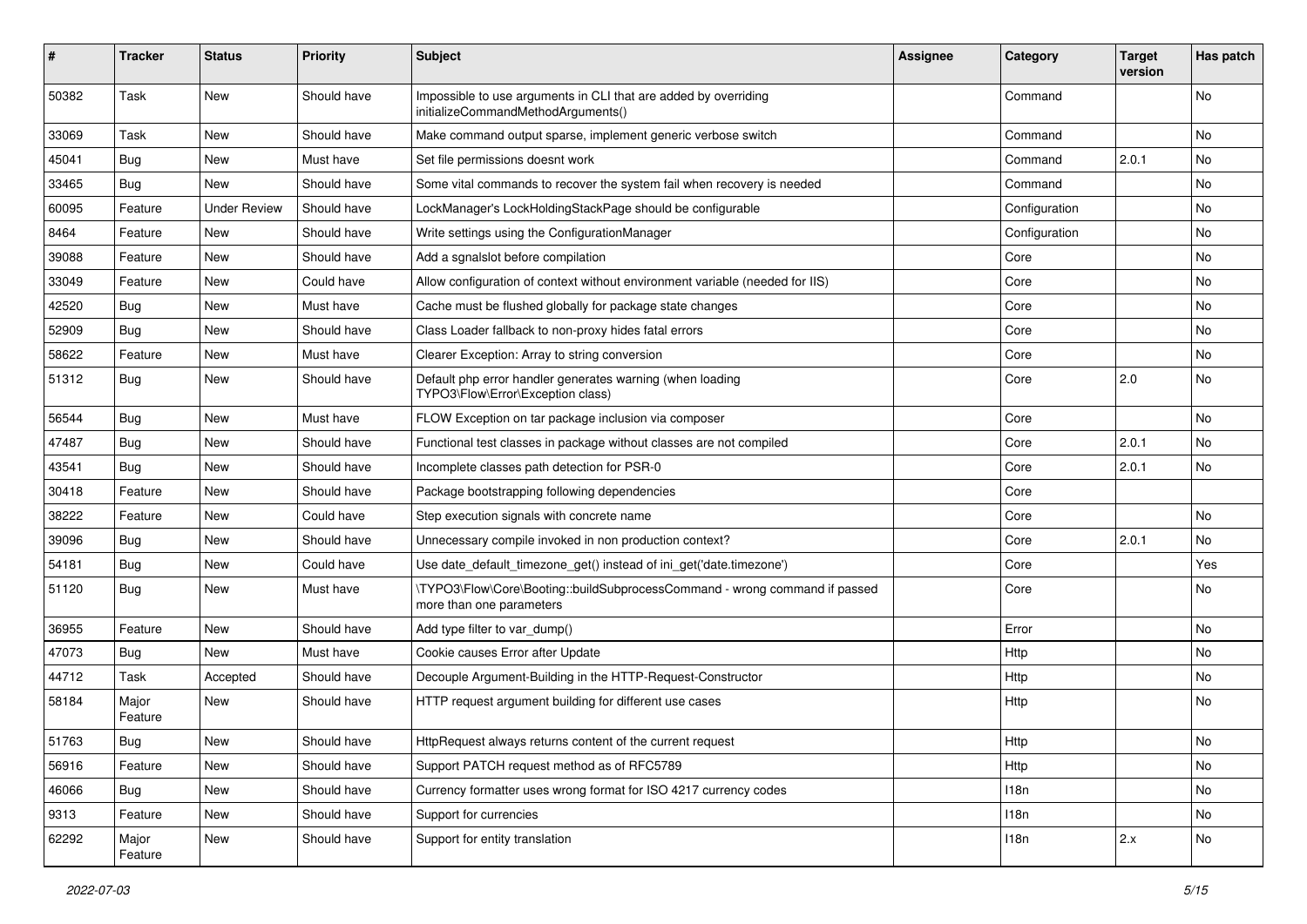| ∦     | <b>Tracker</b> | <b>Status</b>            | <b>Priority</b> | <b>Subject</b>                                                                                                       | <b>Assignee</b> | Category         | <b>Target</b><br>version | Has patch |
|-------|----------------|--------------------------|-----------------|----------------------------------------------------------------------------------------------------------------------|-----------------|------------------|--------------------------|-----------|
| 33018 | Feature        | New                      | Should have     | Translator should support override of labels from other packages                                                     |                 | 118 <sub>n</sub> |                          | <b>No</b> |
| 44361 | Bug            | <b>New</b>               | Should have     | TYPO3\Flow\I18n\Formatter\DatetimeFormatter - caching DATETIME type                                                  |                 | 118 <sub>n</sub> | 2.0.1                    | No        |
| 35388 | Feature        | <b>New</b>               | Could have      | Use the current package as default for translations within controllers                                               |                 | 118n             |                          | <b>No</b> |
| 9861  | Feature        | Needs<br>Feedback        | Should have     | Leave logging up and running as long as possible                                                                     |                 | Log              |                          | No        |
| 49039 | Feature        | <b>New</b>               | Could have      | RFC: Use PSR-3 logger interface in Flow                                                                              |                 | Log              |                          | No        |
| 54744 | Bug            | <b>New</b>               | Should have     | System.log contains many NOTICE Flow The argument "workspace" declared in<br>pointcut does not exist in method TYPO3 |                 | Log              |                          | <b>No</b> |
| 46050 | Feature        | <b>New</b>               | Could have      | To decouple log file writing at Logger->logException                                                                 |                 | Log              |                          | No        |
| 48862 | Feature        | <b>New</b>               | Should have     | Possibility to exclude package from file monitoring                                                                  |                 | Monitor          |                          | No        |
| 51459 | Feature        | <b>New</b>               | Should have     | Allow catching of particular exceptions on property mapping                                                          |                 | <b>MVC</b>       |                          | No        |
| 28231 | Feature        | <b>New</b>               | Should have     | Allow output to STDERR for CLI Response                                                                              |                 | <b>MVC</b>       |                          |           |
| 30428 | Feature        | <b>New</b>               | Should have     | Cloning of request arguments                                                                                         |                 | <b>MVC</b>       |                          |           |
| 3580  | Feature        | <b>New</b>               | Must have       | Create an administration panel for the FLOW3 Development context                                                     |                 | <b>MVC</b>       |                          |           |
| 30424 | <b>Bug</b>     | <b>New</b>               | Must have       | Forward object arguments with changes                                                                                |                 | <b>MVC</b>       |                          |           |
| 54037 | Feature        | <b>Under Review</b>      | Should have     | JsonView accepts encoding options                                                                                    |                 | <b>MVC</b>       |                          | <b>No</b> |
| 26745 | Feature        | <b>New</b>               | Should have     | MVC should know about entities lying in the session                                                                  |                 | <b>MVC</b>       |                          | No        |
| 2817  | Feature        | <b>Needs</b><br>Feedback | Should have     | Provide safeguard for preventing multiple submits of a form                                                          |                 | <b>MVC</b>       |                          | <b>No</b> |
| 25907 | Task           | <b>New</b>               | Should have     | Referrer should only contain the URI of the previous request                                                         |                 | <b>MVC</b>       |                          |           |
| 30423 | Feature        | <b>New</b>               | Should have     | Rendering template of other action without forward                                                                   |                 | <b>MVC</b>       |                          | No        |
| 44184 | <b>Bug</b>     | <b>New</b>               | Should have     | Request arguments are not merged correctly for single object actions                                                 |                 | <b>MVC</b>       | 2.0.1                    | No        |
| 44186 | Bug            | <b>New</b>               | Should have     | Request does not accept custom Content-Type                                                                          |                 | <b>MVC</b>       | 2.0.1                    | No        |
| 3728  | Feature        | <b>New</b>               | Should have     | Support arrays of objects as controller arguments                                                                    |                 | <b>MVC</b>       |                          |           |
| 3153  | Feature        | <b>New</b>               | Should have     | Support of action based filter rules defined by annotation.                                                          |                 | <b>MVC</b>       |                          |           |
| 44185 | <b>Bug</b>     | <b>New</b>               | Should have     | XML body always need a root node                                                                                     |                 | <b>MVC</b>       | 2.0.1                    | No        |
| 39674 | Bug            | <b>New</b>               | Should have     | TYPO3\FLOW3\var dump behaves weird in controller actions doing return                                                |                 | <b>MVC</b>       |                          | <b>No</b> |
| 45917 | Bug            | <b>New</b>               | Should have     | RoutePartHandler transliteration must be improved                                                                    |                 | MVC - Routing    |                          | No        |
| 44891 | Feature        | <b>New</b>               | Should have     | Routes should be able to enforce http/https protocol                                                                 |                 | MVC - Routing    |                          | <b>No</b> |
| 37405 | Feature        | <b>Under Review</b>      | Should have     | When changing a property wich is used in routing the Link-VH should direkt to the<br>new properties value            |                 | MVC - Routing    |                          | No        |
| 53224 | Bug            | New                      | Should have     | Constructor in subclass breaks call chain leading to missing identifier / uuid                                       |                 | Object           |                          | No        |
| 31210 | Bug            | New                      | Must have       | constructor of proxy class not compatible with interfaces defening a constructor                                     |                 | Object           |                          | No        |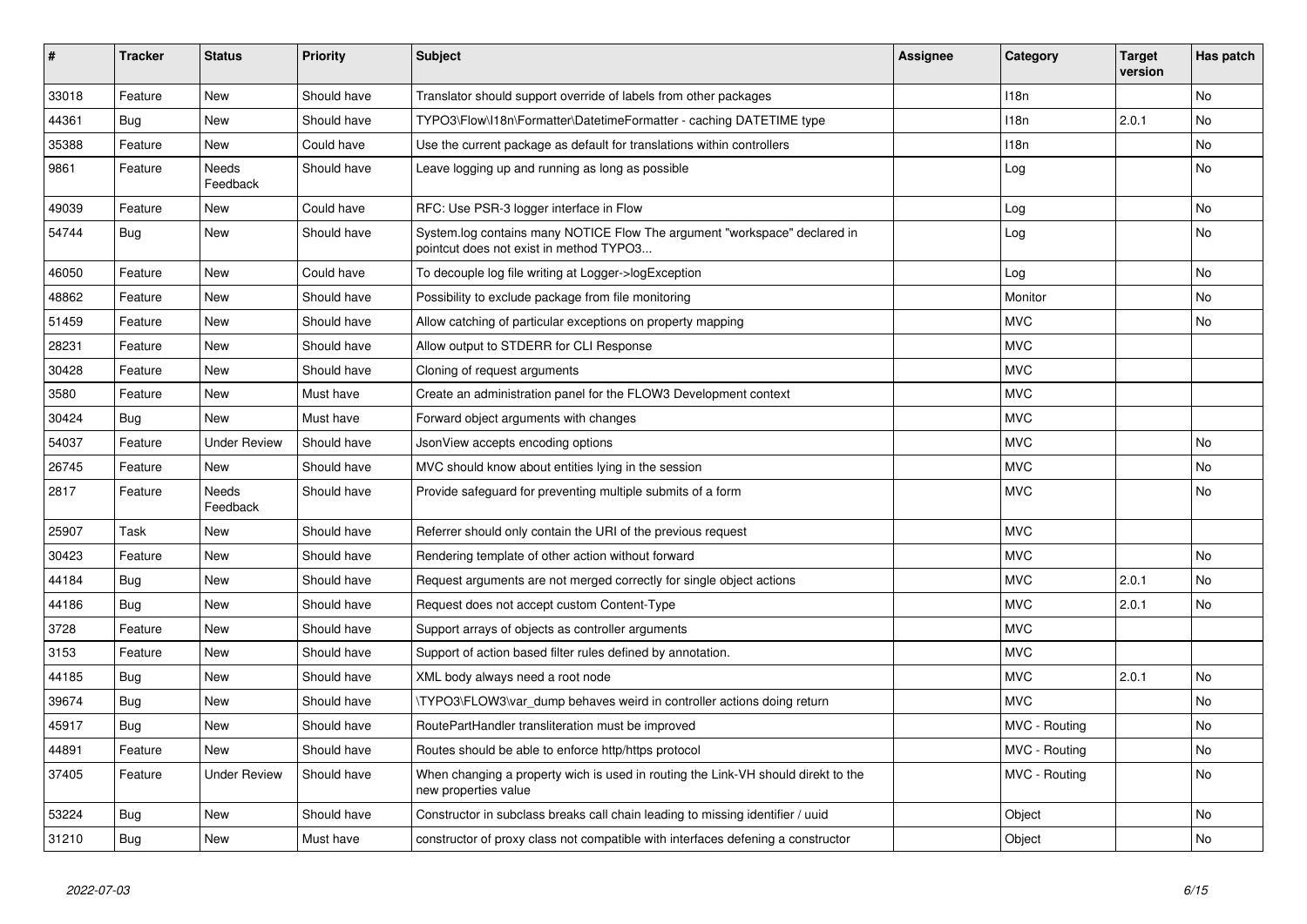| ∦     | <b>Tracker</b>   | <b>Status</b>       | <b>Priority</b> | <b>Subject</b>                                                                                          | <b>Assignee</b> | Category    | <b>Target</b><br>version | Has patch |
|-------|------------------|---------------------|-----------------|---------------------------------------------------------------------------------------------------------|-----------------|-------------|--------------------------|-----------|
| 46716 | Bug              | New                 | Must have       | Empty class names in DependencyInjection proxy code when using Caches /<br>Factory-created dependencies |                 | Object      | 2.0.1                    | No        |
| 27088 | <b>Bug</b>       | On Hold             | Should have     | initializeObject() is called too early when reconstructing entities                                     |                 | Object      |                          | No        |
| 35083 | Bug              | New                 | Should have     | involving Security Context in Widget's __wakeup situation leads to an exception                         |                 | Object      |                          | No        |
| 35783 | Feature          | New                 | Should have     | Lifecycle method after property mapping                                                                 |                 | Object      |                          | No        |
| 31262 | Feature          | New                 | Should have     | Named arguments in Objects.yaml for constructor arguments                                               |                 | Object      |                          | No        |
| 40283 | <b>Bug</b>       | New                 | Should have     | New constructor in grandparent class not called                                                         |                 | Object      |                          | No        |
| 47331 | <b>Bug</b>       | Accepted            | Must have       | ObjectManager shutdown with Dependency Injection Proxy causes fatal errors                              |                 | Object      | 2.0.1                    | No        |
| 42101 | Bug              | New                 | Must have       | Proxyclasses are not rebuild in Development context unless cache is empty                               |                 | Object      | 2.0.1                    | No        |
| 25988 | Bug              | New                 | Should have     | Useless proxies are built for some classes                                                              |                 | Object      |                          |           |
| 31261 | Feature          | New                 | Should have     | Virtual objects - generate proxy classes for interfaces                                                 |                 | Object      |                          | No        |
| 50262 | Feature          | New                 | Could have      | Add Keywords to composer Json                                                                           |                 | Package     |                          | No        |
| 41414 | Task             | Needs<br>Feedback   | Should have     | Check packageKey naming / file structure below Packages/Vendor                                          |                 | Package     |                          | No        |
| 57437 | <b>Bug</b>       | New                 | Should have     | Composer package replacement is not supported                                                           |                 | Package     |                          | No        |
| 54458 | <b>Bug</b>       | New                 | Should have     | Missing Version Number in packages                                                                      |                 | Package     |                          | No        |
| 53620 | Bug              | New                 | Should have     | Move Classes/TYPO3/Flow/Composer to own Package                                                         |                 | Package     |                          | No        |
| 5774  | Feature          | New                 | Should have     | Package Manager should clear all cache entries tagged with %PACKAGE%                                    |                 | Package     |                          |           |
| 49050 | Feature          | New                 | Should have     | Allow Subqueries in QueryInterface                                                                      |                 | Persistence |                          | No        |
| 59442 | <b>Bug</b>       | <b>Under Review</b> | Should have     | Composite primary keys including foreign entity don't work                                              |                 | Persistence |                          | No        |
| 56573 | <b>Bug</b>       | New                 | Should have     | Converting by Flow\Identity                                                                             |                 | Persistence |                          | No        |
| 44244 | Bug              | New                 | Should have     | defaultOrderings aren't applied on related objects                                                      |                 | Persistence |                          | No        |
| 29425 | <b>Bug</b>       | New                 | Should have     | Deletion of a blog post with resources fails with FK constraint error                                   |                 | Persistence |                          |           |
| 51188 | <b>Bug</b>       | New                 | Should have     | Doctrine does not respect AOP-injected properties                                                       |                 | Persistence |                          | No        |
| 43967 | Bug              | New                 | Should have     | Error in evaluating orphanRemoval in Flow Annotation driver                                             |                 | Persistence |                          | No        |
| 45640 | <b>Bug</b>       | New                 | Could have      | Every relation is set to cascade=all if the related entity is no aggregate root                         |                 | Persistence |                          | No        |
| 59366 | <b>Bug</b>       | <b>Under Review</b> | Should have     | fix* lifecycle callbacks should not be registered for unproxied entities                                |                 | Persistence |                          | No        |
| 46010 | Bug              | New                 | Should have     | Generating a DiscriminatorMap with base class in different namespace does not work                      |                 | Persistence |                          | No        |
| 56602 | Major<br>Feature | New                 | Should have     | Handling Of Multi Identity Entities                                                                     |                 | Persistence |                          | No        |
| 36495 | <b>Bug</b>       | New                 | Should have     | HTTP Response is sent before persistence preventing Exceptions to be displayed on<br>redirect           |                 | Persistence |                          | No        |
| 28136 | Feature          | New                 | Should have     | HTTP Semantics for Transactions and more                                                                |                 | Persistence |                          | No        |
| 46009 | Task             | New                 | Should have     | Improve error message for missing class in Flow annotation driver                                       |                 | Persistence |                          | No        |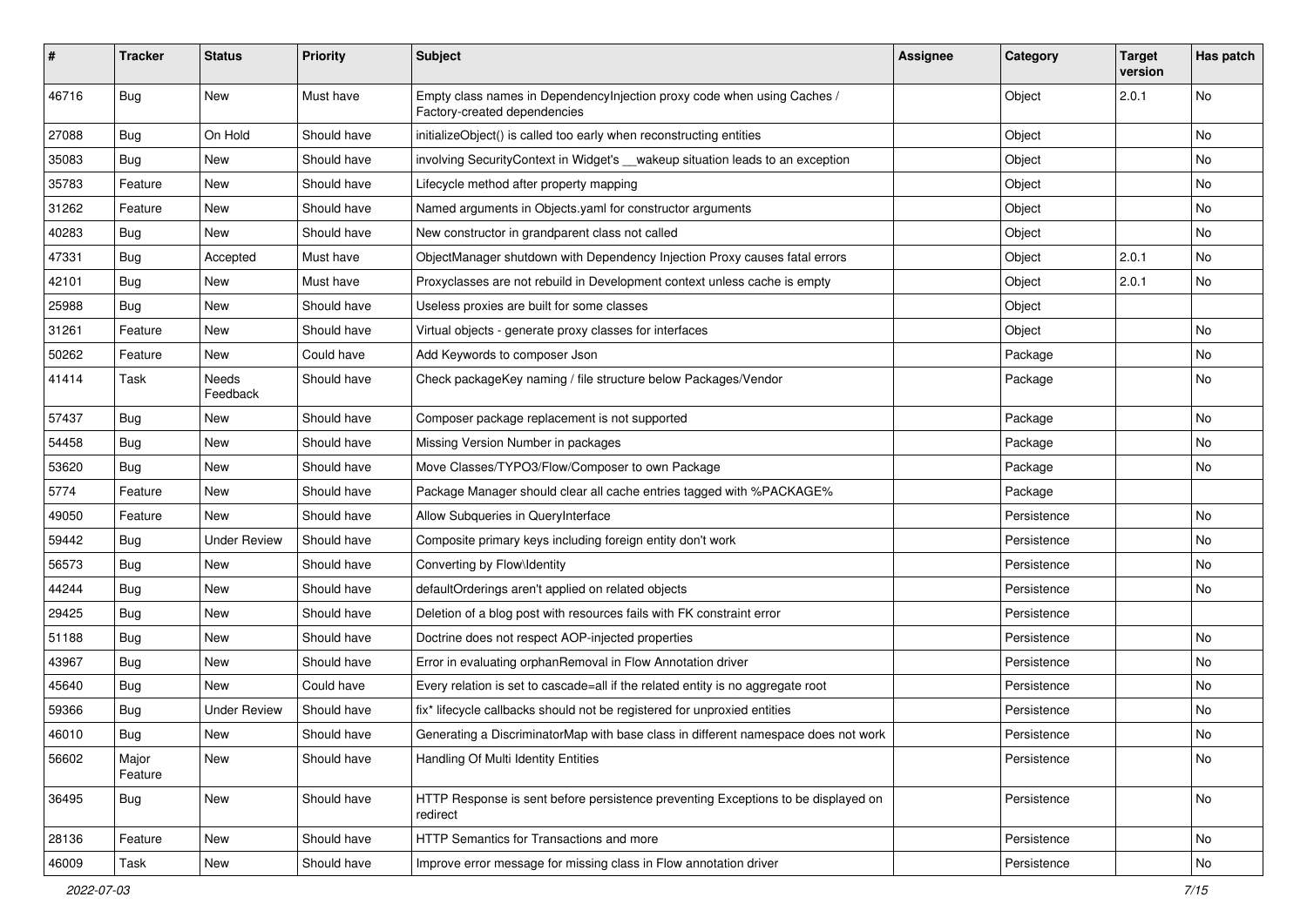| #     | <b>Tracker</b> | <b>Status</b>       | <b>Priority</b> | <b>Subject</b>                                                                                                                                          | <b>Assignee</b> | Category    | <b>Target</b><br>version | Has patch |
|-------|----------------|---------------------|-----------------|---------------------------------------------------------------------------------------------------------------------------------------------------------|-----------------|-------------|--------------------------|-----------|
| 41807 | Task           | <b>Under Review</b> | Should have     | Initialize the eventmanager in the EntityManagerInterface                                                                                               |                 | Persistence |                          | <b>No</b> |
| 52014 | <b>Bug</b>     | <b>New</b>          | Should have     | Migration makes fields NOT NULL even though not true                                                                                                    |                 | Persistence |                          | No        |
| 59322 | <b>Bug</b>     | New                 | Should have     | Mssing field exception should show missing migrations as well                                                                                           |                 | Persistence |                          | No        |
| 36804 | Bug            | <b>New</b>          | Should have     | Orphaned entities within aggregates are not removed                                                                                                     |                 | Persistence |                          | No        |
| 9537  | Feature        | New                 | Should have     | Query criterions should be able to compare whole objects                                                                                                |                 | Persistence |                          |           |
| 54046 | Bug            | <b>New</b>          | Must have       | Removal of ValueObjects from a ManyToMany relationship is not possible                                                                                  |                 | Persistence | 2.1                      | <b>No</b> |
| 55953 | Task           | New                 | Could have      | Repair and streamline ValueObject support                                                                                                               |                 | Persistence |                          | No        |
| 41420 | Feature        | New                 | Should have     | Support entity versioning                                                                                                                               |                 | Persistence |                          | No        |
| 47951 | Feature        | New                 | Should have     | Warn if persistence stack is not empty at the end of a get-request                                                                                      |                 | Persistence |                          | No        |
| 43993 | Task           | <b>New</b>          | Should have     | Warn when no migrations are found at all during doctrine: migrate                                                                                       |                 | Persistence |                          | No        |
| 59023 | Bug            | New                 | Should have     | BooleanConverter should not convert empty values to boolean                                                                                             |                 | Property    |                          | No        |
| 56107 | Bug            | New                 | Should have     | Property mapping configuration only supports one wildcard at a time                                                                                     |                 | Property    |                          | No        |
| 37279 | Feature        | New                 | Should have     | <b>Request PropertyMapping</b>                                                                                                                          |                 | Property    |                          | <b>No</b> |
| 34133 | Feature        | New                 | Could have      | RFC: Handle Semicolons in Path part of URIs as Scoped Path Parameters                                                                                   |                 | Property    |                          | No        |
| 32106 | Feature        | Accepted            | Should have     | Support for Object source in PropertyMapper                                                                                                             |                 | Property    |                          | Yes       |
| 47273 | Feature        | New                 | Should have     | Support mapping properties with differing types for setter and property                                                                                 |                 | Property    |                          | No        |
| 53533 | Bug            | <b>New</b>          | Should have     | Class reflection assumes reverse PSR-0, can lead to fail in autoloader                                                                                  |                 | Reflection  |                          | No        |
| 31002 | Bug            | New                 | Should have     | Generated __sleep method handles static properties as members.                                                                                          |                 | Reflection  |                          |           |
| 51847 | Bug            | <b>New</b>          | Should have     | Overiding controller actions with other required parameter sets results in fatal error.                                                                 |                 | Reflection  | 2.x                      | <b>No</b> |
| 39791 | Bug            | New                 | Must have       | Reflection data of old aspect is not removed                                                                                                            |                 | Reflection  | 1.1.1                    | No        |
| 26767 | Feature        | <b>New</b>          | Should have     | Reflection method to get a method return type and documentation                                                                                         |                 | Reflection  |                          |           |
| 47325 | Bug            | <b>Under Review</b> | Should have     | ReflectionData and classSchema caches need not be freezable                                                                                             |                 | Reflection  | 2.0.1                    | <b>No</b> |
| 10678 | <b>Bug</b>     | New                 | Must have       | ReflectionService doesn't reflect methods of child classes correctly when they get<br>reflected before their parent class in the initialization process |                 | Reflection  |                          |           |
| 61043 | Task           | <b>New</b>          | Should have     | Rename ClassSchema to ModelSchema                                                                                                                       |                 | Reflection  |                          | No        |
| 33587 | Feature        | New                 | Should have     | Automatically remove unused Resources                                                                                                                   |                 | Resource    |                          | <b>No</b> |
| 47950 | Bug            | New                 | Should have     | import of remote resources                                                                                                                              |                 | Resource    | 2.0.1                    | No        |
| 57815 | <b>Bug</b>     | New                 | Should have     | Invalid resources are saved in the persistent resources folder                                                                                          |                 | Resource    |                          | No        |
| 47075 | Feature        | New                 | Should have     | Make Exception more meaningful                                                                                                                          |                 | Resource    |                          | No        |
| 45103 | Feature        | New                 | Should have     | Make static resource URI generation available outside of Fluid                                                                                          |                 | Resource    |                          | No        |
| 42888 | <b>Bug</b>     | Needs<br>Feedback   | Should have     | ResourceManager chokes on non existing files                                                                                                            |                 | Resource    |                          | No        |
| 51676 | Feature        | <b>Under Review</b> | Should have     | Support of symlinks for Resources                                                                                                                       |                 | Resource    |                          | No        |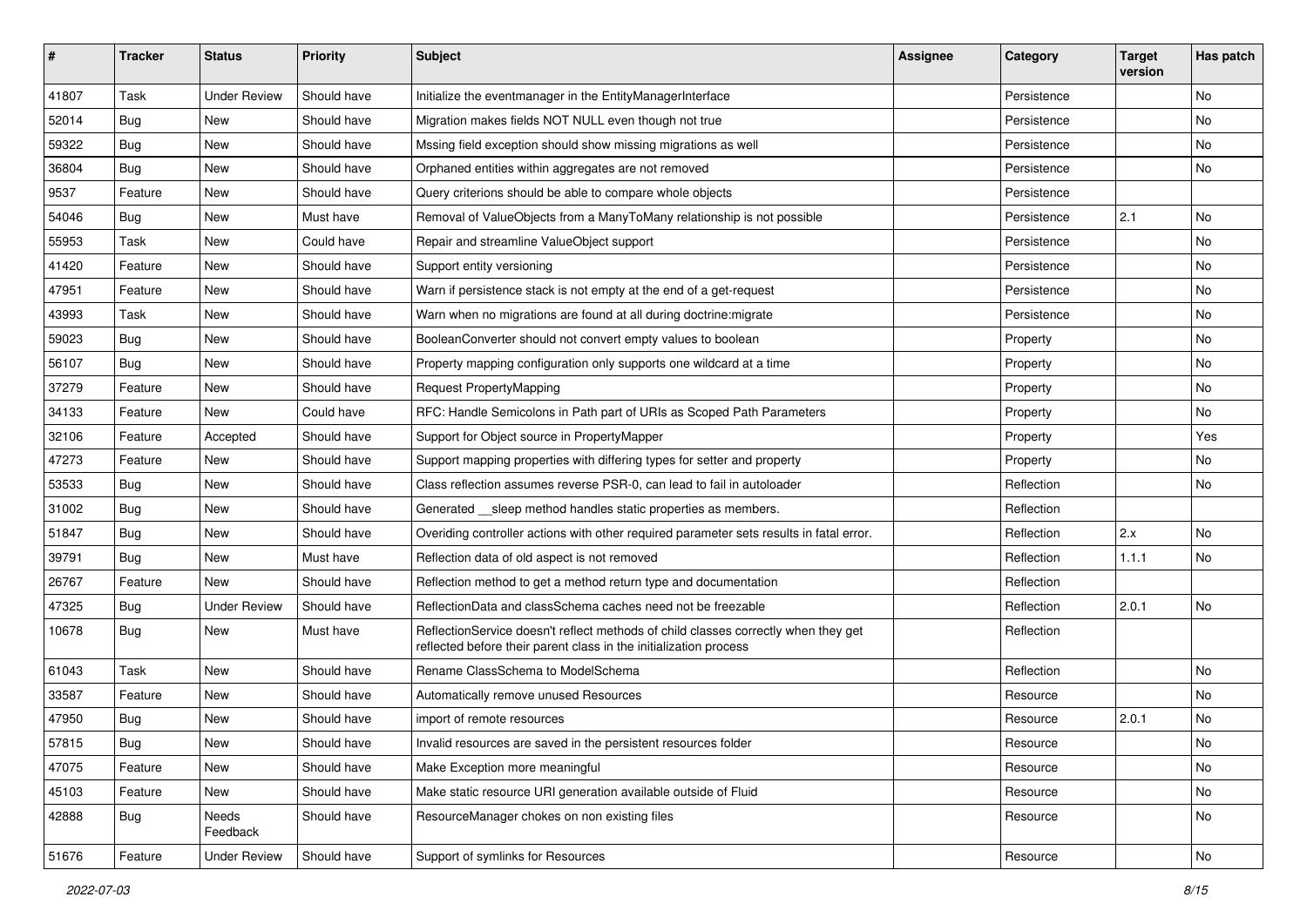| #     | <b>Tracker</b> | <b>Status</b>       | <b>Priority</b> | <b>Subject</b>                                                                                      | Assignee | Category | <b>Target</b><br>version | Has patch |
|-------|----------------|---------------------|-----------------|-----------------------------------------------------------------------------------------------------|----------|----------|--------------------------|-----------|
| 41496 | Bug            | <b>New</b>          | Must have       | Upload identical Resources, deleting fails                                                          |          | Resource |                          | No        |
| 39910 | Feature        | Accepted            | Should have     | Ability to query user based on roles                                                                |          | Security |                          | No        |
| 35720 | <b>Bug</b>     | New                 | Must have       | Access denied Exception for widget links to actions with a policy                                   |          | Security |                          | No        |
| 28319 | <b>Bug</b>     | Needs<br>Feedback   | Should have     | Access denied will be logged at the wrong location in nested calls                                  |          | Security |                          | No        |
| 33055 | <b>Bug</b>     | <b>New</b>          | Must have       | AccessDeniedException instead of WebRedirect                                                        |          | Security |                          | <b>No</b> |
| 36508 | <b>Bug</b>     | New                 | Should have     | AuthenticationProvider Request Patterns                                                             |          | Security |                          | No        |
| 8463  | Feature        | New                 | Should have     | Check security policy for objects reconstituted in the session scope                                |          | Security |                          |           |
| 8462  | Feature        | New                 | Should have     | Check subobjects in query rewriting                                                                 |          | Security |                          |           |
| 42606 | <b>Bug</b>     | New                 | Must have       | Content Security with nested objects                                                                |          | Security |                          | No        |
| 57541 | <b>Bug</b>     | <b>Under Review</b> | Must have       | Content Security: operands work intrinsically differently in Rewrite and Manual check               |          | Security |                          | <b>No</b> |
| 27798 | Bug            | Accepted            | Must have       | CSRF protection not working for forms in a plugin                                                   |          | Security | 2.0.1                    | No        |
| 45611 | <b>Bug</b>     | New                 | Could have      | Destruction of session after logout should be configurable                                          |          | Security |                          | No        |
| 53177 | Feature        | New                 | Should have     | entity resource policy value support for `this`                                                     |          | Security |                          | No        |
| 47429 | <b>Bug</b>     | New                 | Should have     | Global policy files no longer allowed                                                               |          | Security |                          | No        |
| 32105 | <b>Bug</b>     | New                 | Must have       | Ignore Validation ignored if ACL is set for this controller action                                  |          | Security |                          | No        |
| 44563 | Feature        | New                 | Should have     | Logged in users via HTTP Basic always get re-authenticated                                          |          | Security |                          | No        |
| 34816 | Feature        | New                 | Should have     | Long text encryption                                                                                |          | Security |                          | No        |
| 49373 | <b>Bug</b>     | New                 | Must have       | Methods policy with key "Controllers" is ignored                                                    |          | Security |                          | No        |
| 30425 | <b>Bug</b>     | New                 | Should have     | New methods are not updated in Policies during Development                                          |          | Security |                          |           |
| 33078 | <b>Bug</b>     | New                 | Should have     | No Redirect to Login                                                                                |          | Security |                          | No        |
| 58927 | <b>Bug</b>     | New                 | Should have     | Overlapping ressouce definitions in Policy.yaml resolved incorrectly                                |          | Security | 2.1                      | No        |
| 54589 | Bug            | New                 | Should have     | Role parent is not removed from roles MM table                                                      |          | Security |                          | No        |
| 49780 | <b>Bug</b>     | New                 | Should have     | Roles are not synchronized                                                                          |          | Security |                          | No        |
| 32869 | <b>Bug</b>     | New                 | Must have       | Security config tokenClass doesnt throw exception if not found the class                            |          | Security |                          | No        |
| 37846 | Feature        | New                 | Should have     | Should be able to declare more than one controllerObjectName per requestPatterns                    |          | Security |                          | No        |
| 58852 | Bug            | New                 | Should have     | TYPO3\Flow\Security\Exception\AccessDeniedException should clarify which action<br>fails to execute |          | Security |                          | No        |
| 40418 | Feature        | Needs<br>Feedback   | Could have      | Add an option to flow3:cache:flush thats keeps user sessions active                                 |          | Session  |                          | No        |
| 55937 | Bug            | New                 | Must have       | FlashMessage queue is lost                                                                          |          | Session  |                          | No        |
| 57374 | Bug            | New                 | Should have     | Persisted entities saved in session are not resolved                                                |          | Session  | 2.x                      | No        |
| 37227 | <b>Bug</b>     | On Hold             | Must have       | securityContext->getParty is not available in widget context                                        |          | Session  |                          | No        |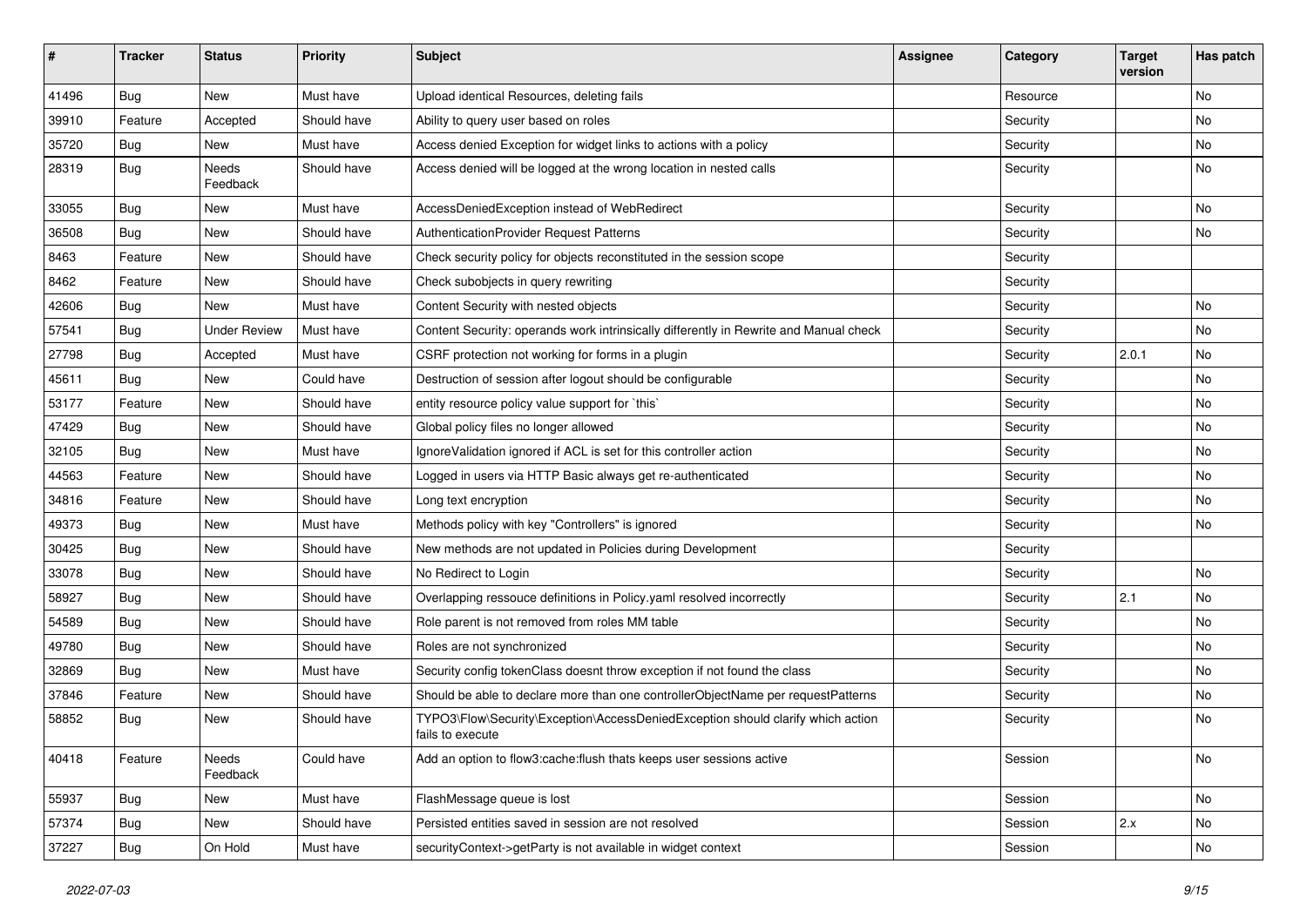| #     | <b>Tracker</b> | <b>Status</b>            | <b>Priority</b> | <b>Subject</b>                                                                                                               | <b>Assignee</b> | Category          | <b>Target</b><br>version | Has patch |
|-------|----------------|--------------------------|-----------------|------------------------------------------------------------------------------------------------------------------------------|-----------------|-------------------|--------------------------|-----------|
| 46210 | <b>Bug</b>     | Needs<br>Feedback        | Should have     | securityContext->getParty() in the initializeObject() method of a session-Scope object<br>throws exception on second request |                 | Session           |                          | No        |
| 29405 | Bug            | New                      | Must have       | When storing a new entity inside the session, it will be fully serialized instead of just<br>the reference being stored      |                 | Session           |                          |           |
| 48409 | Feature        | New                      | Could have      | Introduce new Annotation "Slot" for wiring signal and slots                                                                  |                 | SignalSlot        |                          | No        |
| 62740 | <b>Bug</b>     | New                      | Should have     | Add check on literal in TypeHandlingUtility::isCollectionType                                                                |                 | Utility           |                          | <b>No</b> |
| 32985 | Feature        | New                      | Should have     | Implement Processing Rules when merging numerically-indexed arrays                                                           |                 | Utility           |                          | No        |
| 52185 | <b>Bug</b>     | New                      | Could have      | PositionalArraySorter should detect recursive dependencies                                                                   |                 | Utility           |                          | No        |
| 50901 | Feature        | New                      | Should have     | @IgnoreValidation also for class fields                                                                                      |                 | Validation        |                          | No        |
| 48093 | <b>Bug</b>     | New                      | Must have       | AbstractCompositeValidators memory consumption continuously grow                                                             |                 | Validation        | 2.0.1                    | Yes       |
| 38980 | Bug            | New                      | Must have       | ActionController: behavior of required arguments is not consistent                                                           |                 | Validation        |                          | No        |
| 3587  | Feature        | <b>New</b>               | Could have      | Enforce validation rules for value objects already in constructor                                                            |                 | Validation        |                          |           |
| 6178  | Feature        | New                      | Should have     | Implement FileType and FileSize validators                                                                                   |                 | Validation        |                          |           |
| 57450 | <b>Bug</b>     | <b>New</b>               | Should have     | International E-Mail addresses (umlauts, etc.) are not validated correctly                                                   |                 | Validation        |                          | No.       |
| 47191 | Feature        | <b>Under Review</b>      | Should have     | Make (property) Validators aware of parent class and the property they belong to                                             |                 | Validation        |                          | No        |
| 47456 | Feature        | New                      | Should have     | ManyToOne and OneToOne Relations of Objects passed as Action Argument are<br>loaded automatically                            |                 | Validation        |                          | No        |
| 35781 | Feature        | <b>New</b>               | Should have     | Model validation                                                                                                             |                 | Validation        |                          | No.       |
| 44738 | Feature        | New                      | Must have       | Re-Validation of argument's custom validators                                                                                |                 | Validation        |                          | No        |
| 39788 | Feature        | New                      | Could have      | RFC: Repository based NotExistsValidator                                                                                     |                 | Validation        |                          | No        |
| 45409 | Feature        | New                      | Should have     | Support validation of abstract nested properties                                                                             |                 | Validation        |                          | No        |
| 37316 | <b>Bug</b>     | New                      | Should have     | Use findBestMatchingLocale instead of getDefaultLocale?                                                                      |                 | Validation        |                          | No        |
| 46011 | Task           | New                      | Should have     | Validate annotation with missing type should throw useful error                                                              |                 | Validation        |                          | No        |
| 28399 | Feature        | Needs<br>Feedback        | Should have     | Validation message and code should be configurable for bundled validators                                                    |                 | Validation        |                          | No        |
| 37564 | <b>Bug</b>     | New                      | Should have     | Validation of Parent Object containing properties of type ManyToOne and<br>ManyToMany to same Target                         |                 | Validation        |                          | No        |
| 45851 | Feature        | <b>Needs</b><br>Feedback | Could have      | Allow referencing environment variables in Settings.yaml                                                                     | Adrian Föder    |                   |                          | No        |
| 51972 | <b>Bug</b>     | New                      | Should have     | Joins for every deep property constraint make cartesian selection                                                            | Adrian Föder    |                   |                          | Yes       |
| 44542 | Task           | New                      | Should have     | Mention the risk of requestPatterns regarding foreign package's SecurityContext<br>usage                                     | Adrian Föder    | - Documentation - |                          | No        |
| 51809 | Bug            | <b>Under Review</b>      | Must have       | Commit "[BUGFIX] Published resources don't support symlinks" produces an fatal<br>error on Windows                           | Adrian Föder    | Core              | 2.0.1                    | No        |
| 49806 | Task           | Accepted                 | Should have     | Date formatting should care about the time zone                                                                              | Adrian Föder    | 118n              |                          | No        |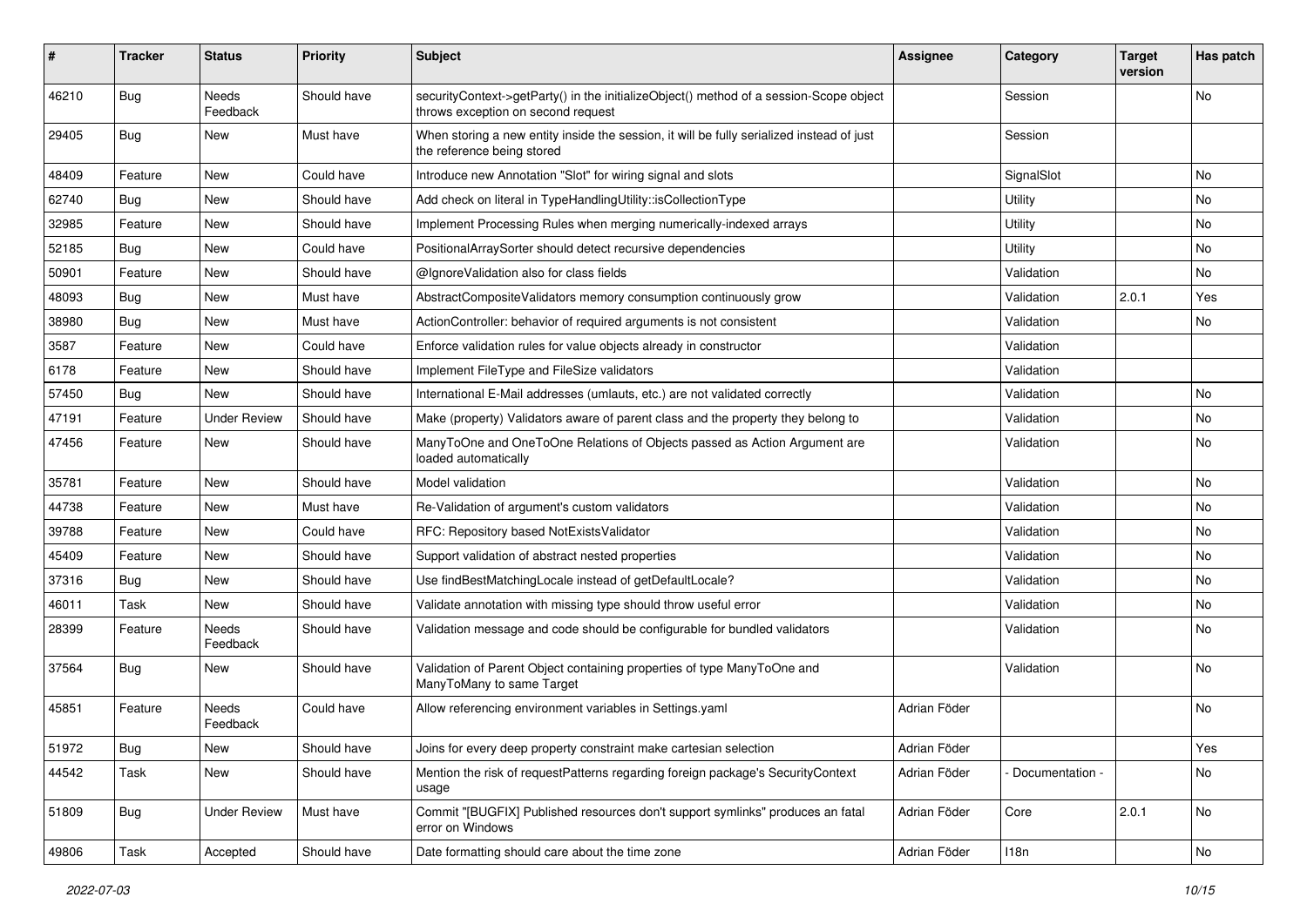| #     | <b>Tracker</b> | <b>Status</b>            | <b>Priority</b> | <b>Subject</b>                                                                                        | <b>Assignee</b>             | Category         | <b>Target</b><br>version | Has patch |
|-------|----------------|--------------------------|-----------------|-------------------------------------------------------------------------------------------------------|-----------------------------|------------------|--------------------------|-----------|
| 49025 | Task           | <b>Under Review</b>      | Could have      | Dynamic locale detection / determination                                                              | Adrian Föder                | 118 <sub>n</sub> | 2.1                      | <b>No</b> |
| 49566 | Bug            | New                      | Should have     | NULL source values are not handled correctly                                                          | Adrian Föder                | Property         |                          | No        |
| 48167 | Feature        | Accepted                 | Should have     | Command line account and role browsing                                                                | Adrian Föder                | Security         |                          | No        |
| 48596 | <b>Bug</b>     | <b>Under Review</b>      | Should have     | IgnoredTags configuration should be easier to configure from packages                                 | Alexander Berl              | Configuration    |                          | No        |
| 47339 | Feature        | Needs<br>Feedback        | Could have      | Allow RequestHandlers to get the current Request injected                                             | Alexander Berl              | <b>Http</b>      |                          | No        |
| 48532 | <b>Bug</b>     | <b>Under Review</b>      | Should have     | JsonView Configuration behaves differently for arrays and objects                                     | Alexander Berl              | <b>MVC</b>       |                          | No        |
| 59672 | Feature        | <b>Under Review</b>      | Should have     | Add support for Doctrine 2.5 embeddables                                                              | Alexander Berl              | Persistence      |                          | No        |
| 40824 | <b>Bug</b>     | <b>Needs</b><br>Feedback | Should have     | Modified action controller methods not detected properly                                              | Andreas Förthner            |                  |                          | No        |
| 29387 | Feature        | Needs<br>Feedback        | Should have     | A token with wrong credentials should throw an exception                                              | Andreas Förthner   Security |                  |                          |           |
| 5442  | Feature        | New                      | Should have     | Destroy session / logout user on deleting an account                                                  | Andreas Förthner   Security |                  |                          |           |
| 6602  | Feature        | New                      | Could have      | Implement after invocation handling                                                                   | Andreas Förthner   Security |                  |                          |           |
| 38065 | Feature        | <b>New</b>               | Must have       | Implement content security for DQL queries                                                            | Andreas Förthner            | Security         |                          | No        |
| 3621  | Feature        | New                      | Should have     | Implement dynamic firewall filter registration                                                        | Andreas Förthner            | Security         |                          |           |
| 3619  | Feature        | New                      | Should have     | Implement System Policy Support/System Security                                                       | Andreas Förthner            | Security         |                          |           |
| 6601  | Task           | On Hold                  | Could have      | Introduce a new roles definition syntax including runtime constraints                                 | Andreas Förthner   Security |                  |                          |           |
| 9968  | Feature        | New                      | Should have     | Promote security publishing configuration automatically when persisting models                        | Andreas Förthner            | Security         |                          |           |
| 6603  | Feature        | New                      | Must have       | Provide a policy management API                                                                       | Andreas Förthner            | Security         |                          |           |
| 58773 | Bug            | Accepted                 | Should have     | Improve NoMatchingRouteException                                                                      | Bastian<br>Waidelich        | MVC - Routing    |                          | No        |
| 58494 | <b>Bug</b>     | Needs<br>Feedback        | Must have       | Inifinite redirects if index.php presents in URI                                                      | <b>Bastian</b><br>Waidelich | MVC - Routing    |                          | No        |
| 50395 | <b>Bug</b>     | Accepted                 | Should have     | Route cache caches routes for non dispatchable requests                                               | Bastian<br>Waidelich        | MVC - Routing    |                          | No        |
| 53350 | <b>Bug</b>     | Accepted                 | Should have     | Trying to create a Link in an Template in CLI Context should provide a helpful<br>exception           | Bastian<br>Waidelich        | MVC - Routing    |                          | No        |
| 45405 | Bug            | Accepted                 | Should have     | Uncaught Exception in DynamicRoutePart                                                                | Bastian<br>Waidelich        | MVC - Routing    |                          | No        |
| 37302 | Bug            | Needs<br>Feedback        | Should have     | NumberValidator                                                                                       | Carsten Bleicker            | Validation       |                          | No        |
| 26986 | Feature        | Accepted                 | Should have     | Debug toolbar                                                                                         | Christian Müller            |                  |                          | No        |
| 55870 | Feature        | New                      | Must have       | Enhance f:form.textfield or add a f:form.datefield VH with enhanced validation and<br>propertymapping | Christian Müller            |                  |                          | No        |
| 55306 | Bug            | <b>Under Review</b>      | Should have     | Filenames should not exceed 255 characters                                                            | Christian Müller            |                  |                          | No        |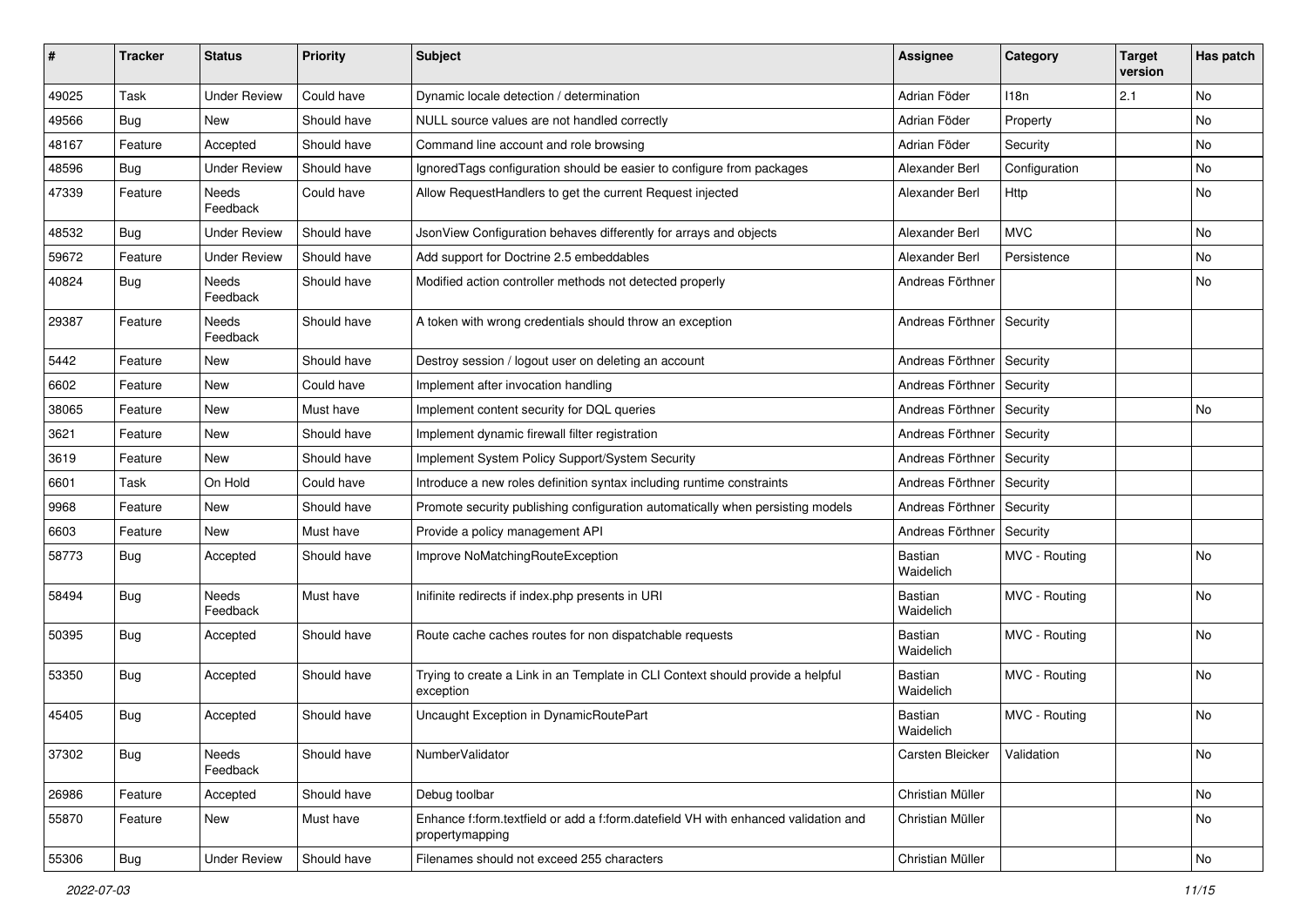| ∦     | <b>Tracker</b> | <b>Status</b>            | <b>Priority</b> | <b>Subject</b>                                                                                                       | <b>Assignee</b>         | Category        | <b>Target</b><br>version | Has patch |
|-------|----------------|--------------------------|-----------------|----------------------------------------------------------------------------------------------------------------------|-------------------------|-----------------|--------------------------|-----------|
| 8923  | Task           | <b>Under Review</b>      | Could have      | Provide a Nginx Server Configuration for FLOW3                                                                       | Christian Müller        | Documentation - | 1.1.1                    | No        |
| 46425 | Task           | <b>Under Review</b>      | Should have     | DI proxy classes use raw reflection instead of RelfectionService                                                     | Christian Müller        | Core            | 2.0.1                    | No        |
| 30890 | Feature        | Accepted                 | Should have     | Developer Toolbar                                                                                                    | Christian Müller        | <b>MVC</b>      |                          | No        |
| 46974 | Bug            | Accepted                 | Should have     | Original and Proxy class in one file makes it difficult to reach 100% code coverage for<br>functional tests          | Christian Müller        | Object          |                          | No        |
| 34134 | <b>Bug</b>     | <b>Needs</b><br>Feedback | Should have     | PropertyMapper throws unnecessary exception                                                                          | Christian Müller        | Property        |                          | Yes       |
| 48898 | Bug            | New                      | Must have       | configuration for roles fails if one of Policy yaml files contain empty "roles array"                                | Christian Müller        | Security        | 2.0.1                    | No        |
| 54146 | Bug            | New                      | Should have     | Different sorting of arguments in ACL Patterns doesnt work                                                           | Christian Müller        | Security        |                          | <b>No</b> |
| 45253 | Task           | Accepted                 | Must have       | Throw exception in PointcutMethodNameFilter if given method's argument does not<br>match the actual method signature | Christian Müller        | Security        |                          | No        |
| 41900 | Feature        | Accepted                 | Should have     | Check for duplicate PSR-0 autoload namespaces                                                                        | Christian Jul<br>Jensen | Package         |                          | No        |
| 41832 | Task           | New                      | Should have     | Improve error handling for incompatible packages                                                                     | Christian Jul<br>Jensen | Package         |                          | No        |
| 27322 | Feature        | On Hold                  | Should have     | Add support for Appserver-in-PHP, which could result in much faster executions.                                      | Christopher<br>Hlubek   |                 |                          | No        |
| 45100 | Feature        | <b>Under Review</b>      | Should have     | RequestDispatchingAspect should check if entry point can handle current request                                      | Christopher<br>Hlubek   |                 |                          |           |
| 46371 | Feature        | <b>New</b>               | Should have     | Support compilation of static information in proxy classes                                                           | Christopher<br>Hlubek   |                 |                          | <b>No</b> |
| 47858 | Bug            | <b>Needs</b><br>Feedback | Should have     | Remove .htaccess from Composer Installer Essentials                                                                  | Christopher<br>Hlubek   | Package         | 2.0.1                    | No        |
| 1856  | Feature        | New                      | Should have     | The Package Manager checks dependencies between packages on each activation<br>deactivation                          | Christopher<br>Hlubek   | Package         |                          |           |
| 46063 | Feature        | <b>New</b>               | Should have     | Implement username password provider with "remember me" persistent cookie                                            | Christopher<br>Hlubek   | Security        |                          | No        |
| 51811 | Bug            | New                      | Should have     | Improve session handle when the authenticated account is removed from persitance                                     | Dominique Feyer         |                 |                          | Yes       |
| 53262 | Bug            | <b>New</b>               | Should have     | FileBakend have some race condition                                                                                  | Dominique Feyer         | Cache           |                          | Yes       |
| 50115 | Feature        | <b>Under Review</b>      | Must have       | During the policy loading, we need to take care if class exist                                                       | Dominique Feyer         | Security        |                          | Yes       |
| 28052 | Feature        | On Hold                  | Should have     | Possibility to enable or disable accounts                                                                            | Julian Kleinhans        | Security        |                          | No        |
| 41727 | <b>Bug</b>     | Accepted                 | Should have     | @Flow\Identity and @ORM\InheritanceType("JOINED") can't be used together                                             | Karsten<br>Dambekalns   |                 |                          | No        |
| 42550 | Task           | <b>Under Review</b>      | Should have     | Add top-level .htaccess to block everything but Web                                                                  | Karsten<br>Dambekalns   |                 |                          | No        |
| 43621 | Bug            | <b>Under Review</b>      | Must have       | Composer installer overwrites Settings.yaml.example                                                                  | Karsten<br>Dambekalns   |                 |                          | No        |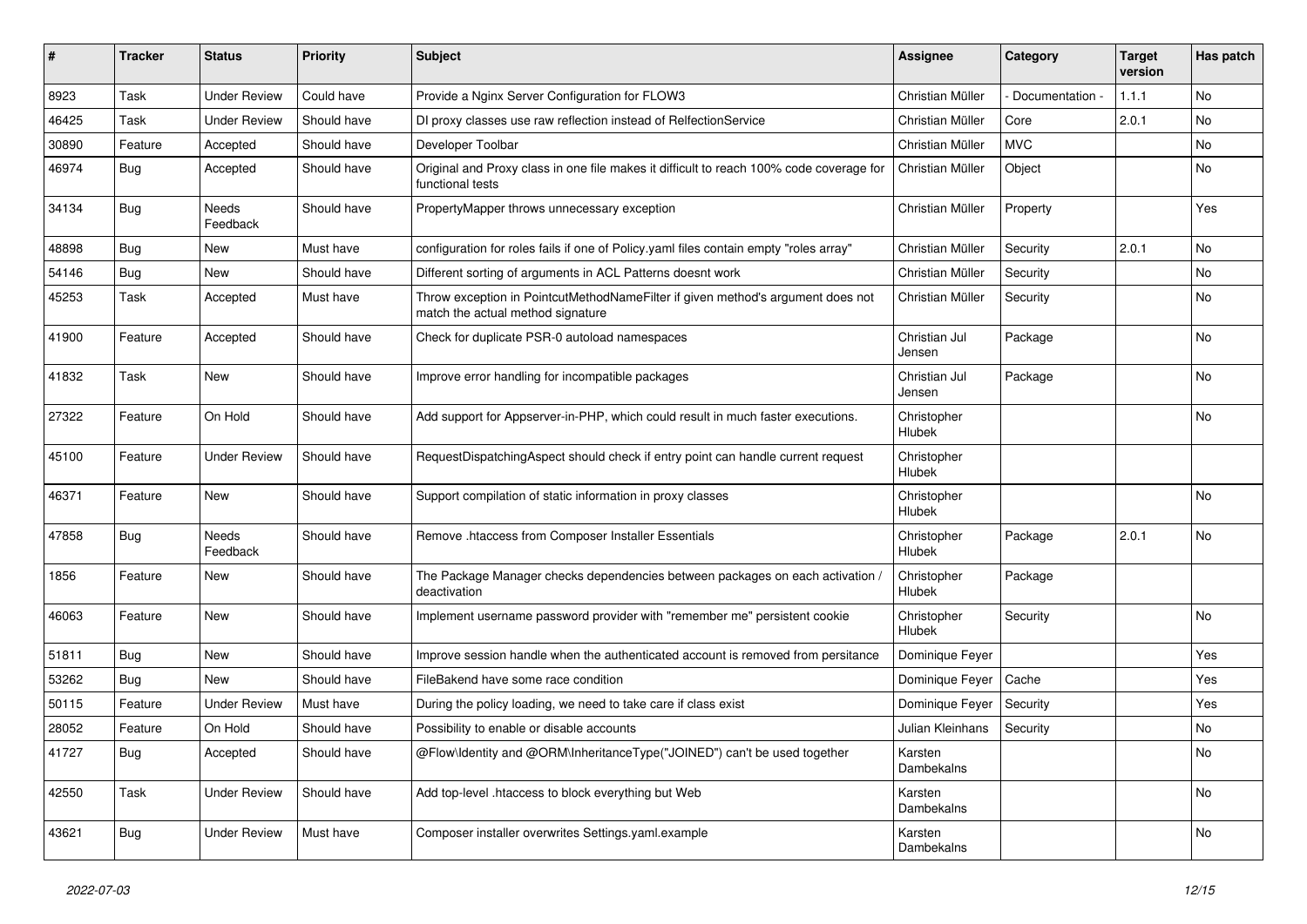| #     | <b>Tracker</b> | <b>Status</b>            | <b>Priority</b> | <b>Subject</b>                                                                                               | <b>Assignee</b>       | Category        | <b>Target</b><br>version | Has patch      |
|-------|----------------|--------------------------|-----------------|--------------------------------------------------------------------------------------------------------------|-----------------------|-----------------|--------------------------|----------------|
| 58193 | Bug            | <b>Under Review</b>      | Should have     | Forward-port changelogs to master branch                                                                     | Karsten<br>Dambekalns |                 |                          | No             |
| 32873 | Bug            | Accepted                 | Must have       | Value changes for logged in account are not persisted due to session serialization                           | Karsten<br>Dambekalns |                 |                          | No             |
| 40802 | Bug            | Accepted                 | Should have     | Documentation mistake (authentication)                                                                       | Karsten<br>Dambekalns | Documentation   | 1.1.1                    | No             |
| 38004 | Bug            | Accepted                 | Should have     | Missing CheatSheet folder for Getting Started manual                                                         | Karsten<br>Dambekalns | Documentation - | 1.1.1                    | No             |
| 39609 | Feature        | Accepted                 | Should have     | <b>Migration Version</b>                                                                                     | Karsten<br>Dambekalns | - Migrations -  |                          | No             |
| 32707 | Bug            | Accepted                 | Must have       | <b>Bad Bad FileBackend</b>                                                                                   | Karsten<br>Dambekalns | Cache           | 2.0.1                    | N <sub>o</sub> |
| 40410 | Bug            | Needs<br>Feedback        | Should have     | Exception when using Apc, Memcached of Redis cache backend for reflection status<br>and object configuration | Karsten<br>Dambekalns | Cache           |                          | N <sub>o</sub> |
| 39699 | Bug            | Accepted                 | Should have     | SQL DDL for TYPO3\FLOW3\Cache\Backend\PdoBackend                                                             | Karsten<br>Dambekalns | Cache           |                          | No             |
| 50080 | <b>Bug</b>     | <b>Needs</b><br>Feedback | Should have     | Broken concept for CLI/Web separation                                                                        | Karsten<br>Dambekalns | Core            |                          | <b>No</b>      |
| 32574 | Bug            | Accepted                 | Should have     | FLOW3 enters fork bombs when using cgi-fcgi vs cli                                                           | Karsten<br>Dambekalns | Core            |                          | No             |
| 40555 | Feature        | Accepted                 | Must have       | Missing command arguments parameter in Core\Booting\Scripts::executeCommand()                                | Karsten<br>Dambekalns | Core            |                          | Yes            |
| 35868 | Bug            | On Hold                  | Must have       | Unstable condition in Utility\Environment                                                                    | Karsten<br>Dambekalns | Environment     |                          | <b>No</b>      |
| 26943 | Feature        | <b>Needs</b><br>Feedback | Should have     | Add i18n support to domain models                                                                            | Karsten<br>Dambekalns | 118n            |                          | <b>No</b>      |
| 35030 | Feature        | <b>Under Review</b>      | Should have     | Dynamic locale detection                                                                                     | Karsten<br>Dambekalns | 118n            |                          | <b>No</b>      |
| 33024 | Bug            | Accepted                 | Must have       | Exception when validating a float in a Model with the Number validator                                       | Karsten<br>Dambekalns | 118n            |                          | No             |
| 32607 | Feature        | Needs<br>Feedback        | Should have     | Export localized strings for JS consumption                                                                  | Karsten<br>Dambekalns | 118n            |                          | No             |
| 36840 | Task           | Accepted                 | Should have     | Improve exception for wrong locales                                                                          | Karsten<br>Dambekalns | 118n            |                          | No             |
| 28016 | Bug            | Needs<br>Feedback        | Should have     | Cascade remove of cleared ArrayCollection                                                                    | Karsten<br>Dambekalns | Persistence     |                          | No             |
| 30933 | Feature        | Needs<br>Feedback        | Should have     | Check for unique constraints on add()                                                                        | Karsten<br>Dambekalns | Persistence     |                          | No             |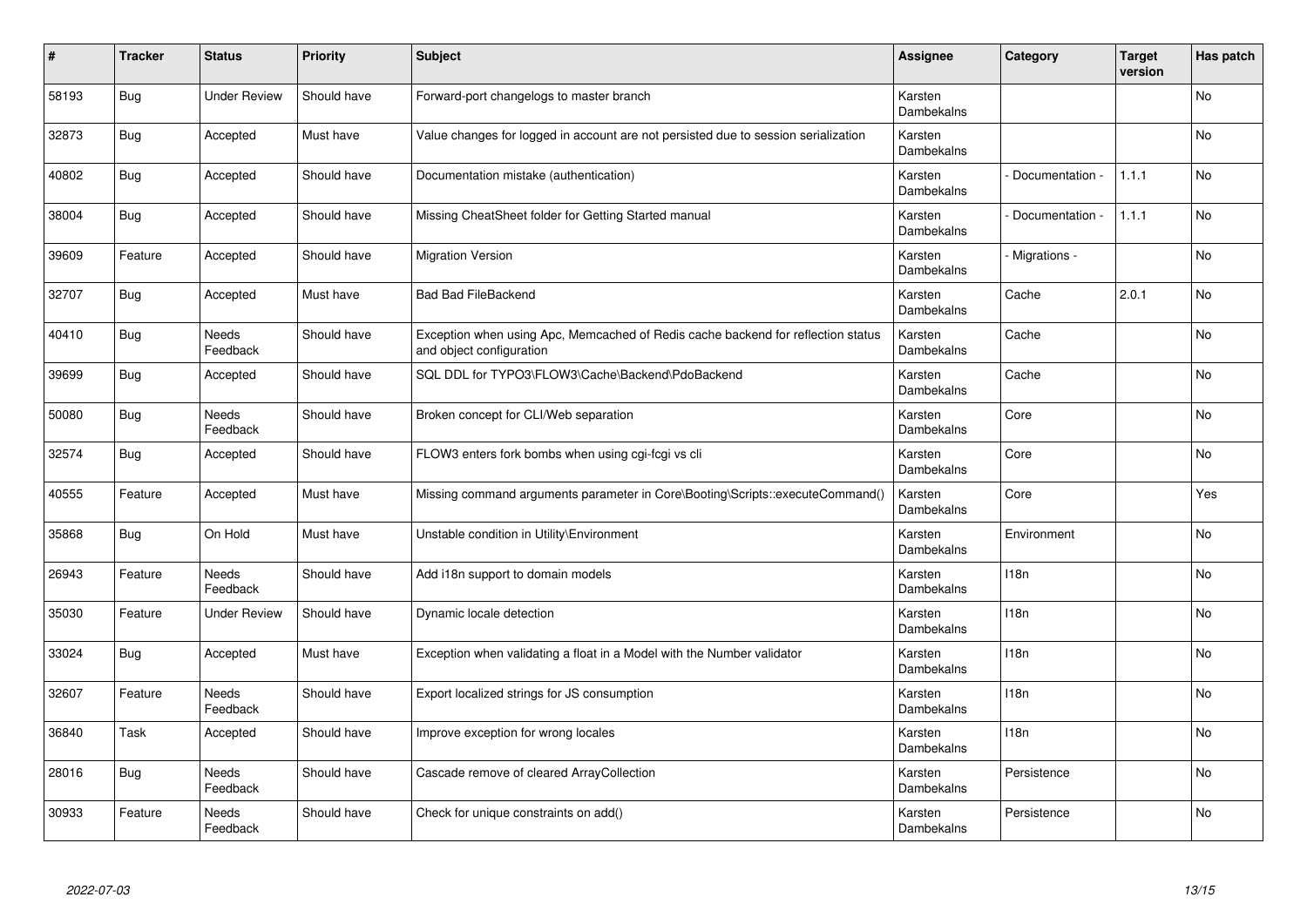| $\sharp$ | Tracker    | <b>Status</b>            | <b>Priority</b> | <b>Subject</b>                                                                            | <b>Assignee</b>       | Category    | <b>Target</b><br>version | Has patch      |
|----------|------------|--------------------------|-----------------|-------------------------------------------------------------------------------------------|-----------------------|-------------|--------------------------|----------------|
| 37354    | <b>Bug</b> | Accepted                 | Should have     | Do not apply generateValueHash() and generateUuid() if custom identifier is used          | Karsten<br>Dambekalns | Persistence |                          | No             |
| 43192    | Bug        | Accepted                 | Should have     | findByIdentifier() for non-persisted objects not working for custom identifier properties | Karsten<br>Dambekalns | Persistence |                          | No             |
| 37352    | Bug        | <b>Under Review</b>      | Must have       | generateValueHash() should use getIdentifierByObject()                                    | Karsten<br>Dambekalns | Persistence |                          | No             |
| 37372    | Feature    | Accepted                 | Should have     | Inheritance in ORM should be configured automatically                                     | Karsten<br>Dambekalns | Persistence |                          | No             |
| 44375    | Task       | Accepted                 | Should have     | Make all persistence reads go through repositories                                        | Karsten<br>Dambekalns | Persistence |                          | No             |
| 36715    | Feature    | Accepted                 | Should have     | Make simultaneous use of multiple persistence backends possible                           | Karsten<br>Dambekalns | Persistence |                          | N <sub>o</sub> |
| 43190    | Bug        | Accepted                 | Should have     | Misleading exception message for incompatible database structure                          | Karsten<br>Dambekalns | Persistence | 2.0.1                    | No             |
| 44396    | Task       | Accepted                 | Should have     | Move Doctrine ORM integration onto own namespace                                          | Karsten<br>Dambekalns | Persistence |                          | No             |
| 13559    | Bug        | Accepted                 | Should have     | ObjectSerializer failes with persistent objects within arrays                             | Karsten<br>Dambekalns | Persistence |                          | <b>No</b>      |
| 34879    | Bug        | Accepted                 | Must have       | Proxied object is not update()able                                                        | Karsten<br>Dambekalns | Persistence |                          | No             |
| 26765    | Feature    | Accepted                 | Should have     | Support class schema features for every reflected class                                   | Karsten<br>Dambekalns | Reflection  |                          | No             |
| 33937    | Feature    | Accepted                 | Should have     | Convenience method to resolve public "resource://" paths                                  | Karsten<br>Dambekalns | Resource    |                          | <b>No</b>      |
| 27721    | Bug        | <b>Needs</b><br>Feedback | Should have     | Permissions of uploaded resources not correct                                             | Karsten<br>Dambekalns | Resource    |                          | No             |
| 39253    | Feature    | Accepted                 | Should have     | Remove mirroring mode option and code                                                     | Karsten<br>Dambekalns | Resource    |                          | <b>No</b>      |
| 32425    | Bug        | Accepted                 | Must have       | IpAddressRange methods not completly implemented                                          | Karsten<br>Dambekalns | Security    |                          | Yes            |
| 41029    | Bug        | Accepted                 | Should have     | Method security is also evaluating abstract classes                                       | Karsten<br>Dambekalns | Security    |                          | No             |
| 44314    | Task       | Accepted                 | Must have       | slightly file permissions for /Configuration/* and /Data/Persistent/EncryptionKey         | Karsten<br>Dambekalns | Security    |                          | No             |
| 31500    | Bug        | <b>Under Review</b>      | Must have       | Argument validation for CLI requests is not done                                          | Karsten<br>Dambekalns | Validation  |                          | No             |
| 4146     | Feature    | Accepted                 | Should have     | Support typed parameters for validation                                                   | Karsten<br>Dambekalns | Validation  |                          |                |